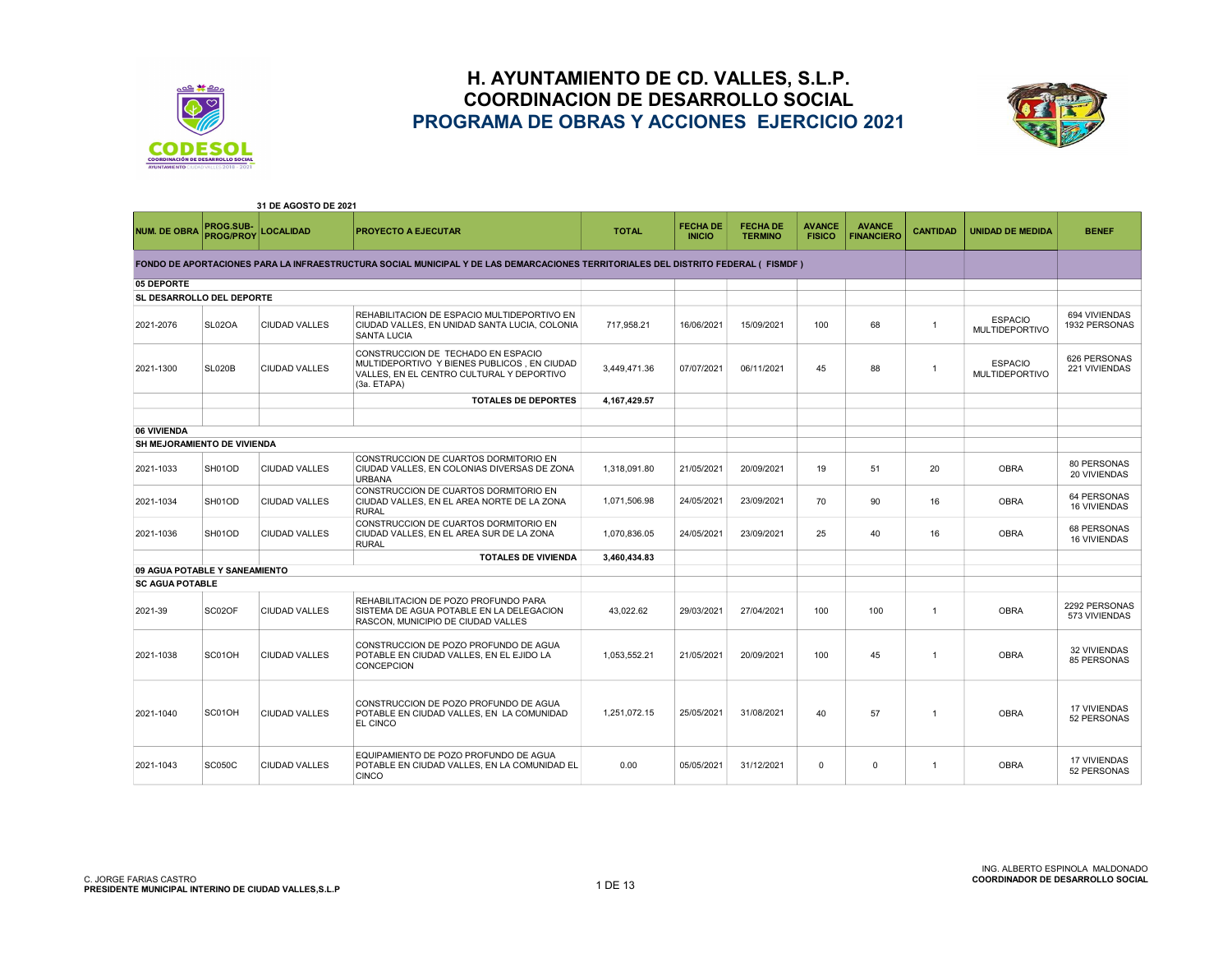



| 31 DE AGOSTO DE 2021               |                               |                      |                                                                                                                                                                                           |              |                                  |                                   |                                |                                    |                 |                         |                                            |
|------------------------------------|-------------------------------|----------------------|-------------------------------------------------------------------------------------------------------------------------------------------------------------------------------------------|--------------|----------------------------------|-----------------------------------|--------------------------------|------------------------------------|-----------------|-------------------------|--------------------------------------------|
| <b>NUM. DE OBRA</b>                | PROG.SUB-<br><b>PROG/PROY</b> | <b>LOCALIDAD</b>     | <b>PROYECTO A EJECUTAR</b>                                                                                                                                                                | <b>TOTAL</b> | <b>FECHA DE</b><br><b>INICIO</b> | <b>FECHA DE</b><br><b>TERMINO</b> | <b>AVANCE</b><br><b>FISICO</b> | <b>AVANCE</b><br><b>FINANCIERO</b> | <b>CANTIDAD</b> | <b>UNIDAD DE MEDIDA</b> | <b>BENEF</b>                               |
| 2021-1044                          | SC010L                        | <b>CIUDAD VALLES</b> | CONSTRUCCION DE SISTEMA DE AGUA POTABLE EN<br>CIUDAD VALLES. EN LA COMUNIDAD EL CINCO                                                                                                     | 0.00         | 05/05/2021                       | 31/12/2021                        | $\Omega$                       | $\mathbf 0$                        | $\mathbf{1}$    | <b>SISTEMA</b>          | <b>17 VIVIENDAS</b><br>52 PERSONAS         |
| 2021-1046                          | SC01OH                        | <b>CIUDAD VALLES</b> | CONSTRUCCION DE POZO PROFUNDO DE AGUA<br>POTABLE EN CIUDAD VALLES. EN LA LOCALIDAD<br>SABINO DEL OBISPO                                                                                   | 1,291,406.73 | 25/05/2021                       | 25/08/2021                        | 40                             | 48                                 | $\overline{1}$  | <b>OBRA</b>             | <b>45 VIVIENDAS</b><br><b>155 PERSONAS</b> |
| 2021-1048                          | SC010L                        | <b>CIUDAD VALLES</b> | CONSTRUCCION DE SISTEMA DE AGUA POTABLE EN<br>CIUDAD VALLES, EN LA LOCALIDAD SABINO DEL<br><b>OBISPO</b>                                                                                  |              | 05/05/2021                       | 31/12/2021                        | $\Omega$                       | $\mathbf 0$                        | $\mathbf{1}$    | <b>SISTEMA</b>          | <b>45 VIVIENDAS</b><br>155 PERSONAS        |
| 2021-1703                          | <b>SC010J</b>                 | <b>CIUDAD VALLES</b> | CONSTRUCCION DE LINEA DE CONDUCCION DE<br>AGUA POTABLE EN EL MUNICIPIO DE CIUDAD<br>VALLES, PARA LA LOCALIDAD SAN DIEGUITO                                                                |              | 05/05/2021                       | 31/12/2021                        | $\mathbf 0$                    | $\mathbf 0$                        |                 | <b>METRO LINEAL</b>     | 273 VIVIENDAS<br>667 PERSONAS              |
| 2021-1049                          | <b>SC050A</b>                 | <b>CIUDAD VALLES</b> | EQUIPAMIENTO DE CARCAMO DE AGUA POTABLE<br>EN EL MUNICIPIO DE CIUDAD VALLES, PARA LA<br><b>LOCALIDAD SAN DIEGUITO</b>                                                                     |              | 05/05/2021                       | 31/12/2021                        | $\Omega$                       | $\Omega$                           | $\mathbf{1}$    | LOTE DE EQUIPO          | 273 VIVIENDAS<br>667 PERSONAS              |
| <b>SD ALCANTARILLADO Y DRENAJE</b> |                               |                      |                                                                                                                                                                                           |              |                                  |                                   |                                |                                    |                 |                         |                                            |
| 2021-40                            | SD030B                        | <b>CIUDAD VALLES</b> | MANTENIMIENTO DEL DRENAJE PLUVIAL.<br>DESAZOLVE DE CANALES DE LA CABECERA<br>MUNICIPAL (ZONA URBANA)                                                                                      | 1.398.241.36 | 01/04/2021                       | 15/08/2021                        | 100                            | 96                                 | 5362.39         | <b>METRO LINEAL</b>     | 27.777 PERSONAS                            |
| 2021-2077                          | <b>SD010B</b>                 | <b>CIUDAD VALLES</b> | CONSTRUCCION DE DRENAJE PLUVIAL EN CIUDAD<br>VALLES. EN BOULEVARD ADOLFO LOPEZ MATEOS.<br>ENTRE CALLE TAURO Y ESCORPION, COLONIA<br><b>SANTA LUCIA</b>                                    | 1.150.299.51 | 16/06/2021                       | 15/09/2021                        | 70                             | 93                                 | 156.6           | <b>METRO LINEAL</b>     | 694 VIVIENDAS<br>1932 PERSONAS             |
| 2021-1051                          | <b>SD020A</b>                 | <b>CIUDAD VALLES</b> | REHABILITACION DE DRENAJE SANITARIO EN<br>CIUDAD VALLES, EN CALLES EMMA GODOY, SOR<br>JUANA INES DE LA CRUZ Y 8 DE MARZO, COLONIA<br>MUJERES EN SOLIDARIDAD                               | 1.275.920.49 | 24/05/2021                       | 23/09/2021                        | 40                             | 42                                 | 379             | <b>METRO LINEAL</b>     | 55 VIVIENDAS<br>256 PERSONAS               |
| 2021-1052                          | <b>SD020B</b>                 | <b>CIUDAD VALLES</b> | REHABILITACION DE DREN PLUVIAL EN CIUDAD<br>VALLES EN CALLE ESCORPION ENTRE BOULEVARD<br>ADOLFO LOPEZ MATEOS Y CALLE<br>SAGITARIO, FRACCIONAMIENTO SANTA LUCIA (<br><b>SEGUNDA ETAPA)</b> | 2.599.281.15 | 05/07/2021                       | 04/10/2021                        | 60                             | 57                                 | 309.63          | <b>METRO LINEAL</b>     | 39 VIVIENDAS<br>82 PERSONAS                |
| 2021-1053                          | <b>SD010B</b>                 | <b>CIUDAD VALLES</b> | CONSTRUCCION DE DREN PLUVIAL EN CIUDAD<br>VALLES, EN BOULEVARD ADOLFO LOPEZ MATEOS<br>ENTRE CALLE 16 DE SEPTIEMBRE Y RIO<br>CABALLERO, FRACCIONAMIENTO ESTACION                           | 3.692.400.08 | 05/07/2021                       | 04/10/2021                        | 13                             | 30                                 | 339.4           | <b>METRO LINEAL</b>     | 631 VIVIENDAS<br>1715 PERSONAS             |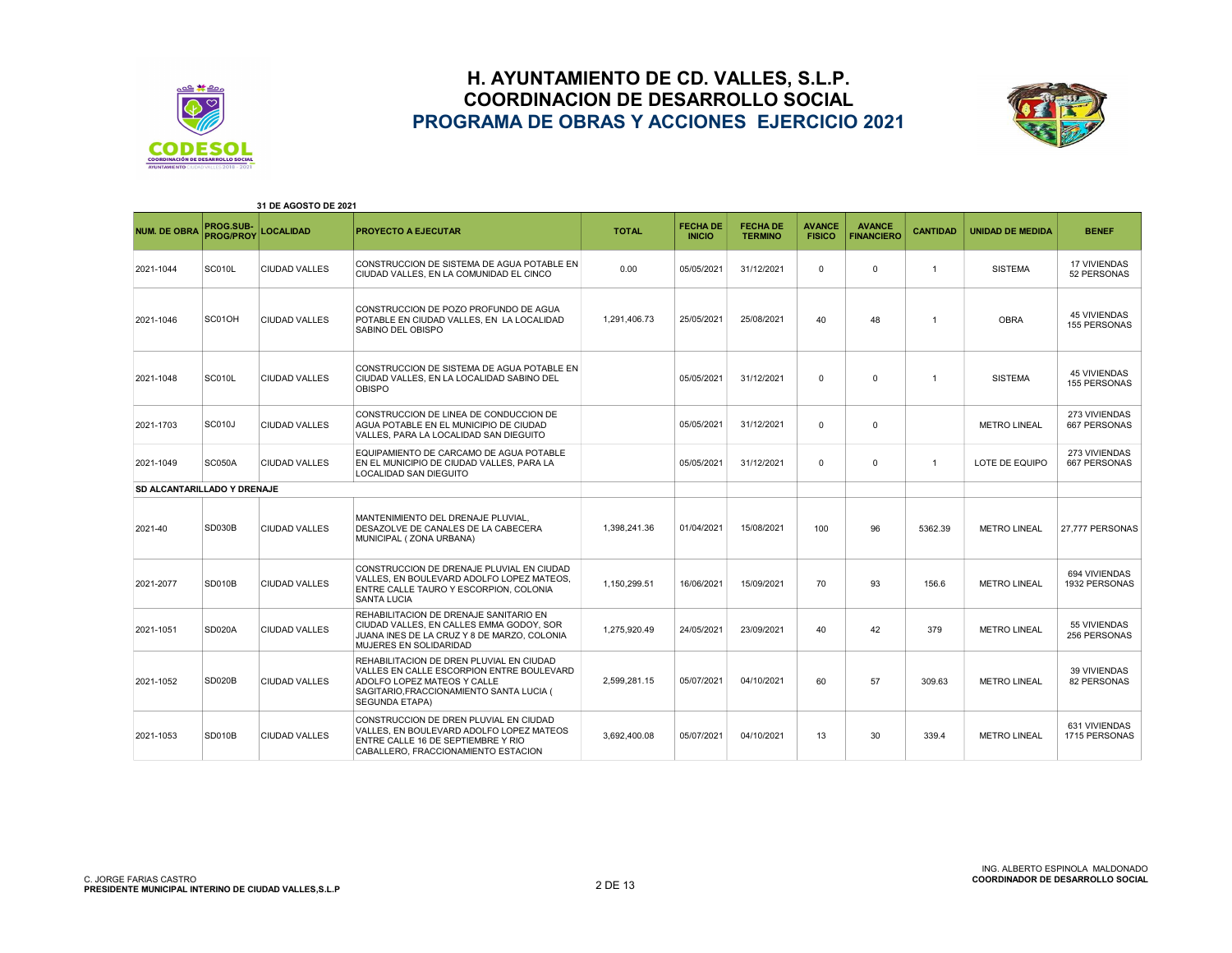



| 31 DE AGOSTO DE 2021        |                               |                                                                |                                                                                                                                                                   |               |                                  |                                   |                                |                                    |                 |                         |                                      |
|-----------------------------|-------------------------------|----------------------------------------------------------------|-------------------------------------------------------------------------------------------------------------------------------------------------------------------|---------------|----------------------------------|-----------------------------------|--------------------------------|------------------------------------|-----------------|-------------------------|--------------------------------------|
| <b>NUM. DE OBRA</b>         | PROG.SUB-<br><b>PROG/PROY</b> | <b>LOCALIDAD</b>                                               | <b>PROYECTO A EJECUTAR</b>                                                                                                                                        | <b>TOTAL</b>  | <b>FECHA DE</b><br><b>INICIO</b> | <b>FECHA DE</b><br><b>TERMINO</b> | <b>AVANCE</b><br><b>FISICO</b> | <b>AVANCE</b><br><b>FINANCIERO</b> | <b>CANTIDAD</b> | <b>UNIDAD DE MEDIDA</b> | <b>BENEF</b>                         |
| 2021-1055                   | <b>SD030B</b>                 | <b>CIUDAD VALLES</b>                                           | MANTENIMIENTO DEL DRENAJE PLUVIAL.<br>DESAZOLVE DE ARROYOS DE LA CABECERA<br>MUNICIPAL (ZONA URBANA)                                                              | 1,356,513.23  | 21/05/2021                       | 20/08/2021                        | 100                            | 78                                 | 39723.7         | <b>METRO CUADRADO</b>   | 4783                                 |
| 2021-2460                   | <b>SD040A</b>                 | <b>CIUDAD VALLES</b>                                           | AMPLIACION DE DRENAJE SANITARIO EN CIUDAD<br>VALLES. EN CALLE BELISARIO DOMINGUEZ. ENTRE<br>CALLE VICENTE GUERRERO Y EMILIANO ZAPATA,<br>FRACCIONAMIENTO ESTACION | 224.840.28    | 16/07/2021                       | 15/09/2021                        | 90                             | 30                                 | 192.6           | <b>ML</b>               | <b>4 VIVIENDAS</b>                   |
|                             |                               | <b>S6 TRATAMIENTO Y DISPOSICION DE AGUAS RESIDUALES</b>        |                                                                                                                                                                   |               |                                  |                                   |                                |                                    |                 |                         |                                      |
| 2021-41                     | S6010A                        | <b>CIUDAD VALLES</b>                                           | CONSTRUCCION DE PLANTA DE TRATAMIENTO DE<br>AGUAS RESIDUALES EN SECTOR UNO DEL EJIDO<br>LAGUNA DEL MANTE, MUNICIPIO DE CIUDAD VALLES                              | 7,488,623.81  | 04/06/2021                       | 03/12/2021                        | 35                             | 97                                 | $\overline{1}$  | <b>OBRA</b>             | 250 VIVIENDAS                        |
|                             |                               |                                                                | TOTALES AGUA Y SANEAMIENTO                                                                                                                                        | 22,825,173.62 |                                  |                                   |                                |                                    |                 |                         |                                      |
| <b>10 ELECTRIFICACION</b>   |                               |                                                                |                                                                                                                                                                   |               |                                  |                                   |                                |                                    |                 |                         |                                      |
| <b>SG ELECTRIFICACION</b>   |                               |                                                                |                                                                                                                                                                   |               |                                  |                                   |                                |                                    |                 |                         |                                      |
| 2021-1065                   |                               | <b>CIUDAD VALLES (</b><br><b>CABECERA</b><br><b>MUNICIPAL)</b> | <b>ELECTRIFICACION</b>                                                                                                                                            |               | 04/02/2021                       | 31/12/2021                        | $\Omega$                       | $\Omega$                           |                 | POSTE                   |                                      |
|                             |                               |                                                                | TOTALES DE ELECTRIFICACION                                                                                                                                        | 193.539.70    |                                  |                                   |                                |                                    |                 |                         |                                      |
| <b>11 DESARROLLO URBANO</b> |                               |                                                                |                                                                                                                                                                   |               |                                  |                                   |                                |                                    |                 |                         |                                      |
| <b>SE URBANIZACION</b>      |                               |                                                                |                                                                                                                                                                   |               |                                  |                                   |                                |                                    |                 |                         |                                      |
| 2021-42                     | SE01OH                        | <b>CIUDAD VALLES</b>                                           | CONSTRUCCION DE PAVIMENTACION EN CIUDAD<br>VALLES. EN CALLE ZARAGOZA. ENTRE CALLE<br>LERDO DE TEJADA Y 30 DE MAYO, COLONIA<br><b>ALTAVISTA</b>                    | 2.277.357.43  | 26/05/2021                       | 25/09/2021                        | 23                             | 40                                 | $\overline{1}$  | <b>OBRA</b>             | 81 VIVIENDAS<br>215 PERSONAS         |
| 2021-43                     | SE01OH                        | <b>CIUDAD VALLES</b>                                           | CONSTRUCCION DE PAVIMENTACION EN CIUDAD<br>VALLES EN CALLE LINARES. ENTRE CALLE<br>GENERAL OSUNA Y RAMIREZ, COLONIA LAS BRISAS                                    | 2.481.404.15  | 27/05/2021                       | 26/09/2021                        | 70                             | 67                                 | $\overline{1}$  | <b>OBRA</b>             | <b>86 VIVIENDAS</b><br>237 PERSONAS  |
| 2021-46                     | SE01OH                        | <b>CIUDAD VALLES</b>                                           | CONSTRUCCION DE PAVIMENTACION EN CIUDAD<br>VALLES EN CALLE COLON. ENTRE CALLE RAMIREZ Y<br>AVENIDA EJERCITO MEXICANO, COLONIA ALTAVISTA                           | 1.782.228.64  | 27/05/2021                       | 26/09/2021                        | 92                             | 41                                 | $\overline{1}$  | <b>OBRA</b>             | <b>14 VIVIENDAS</b><br>23 PERSONAS   |
| 2021-47                     | SE01OH                        | <b>CIUDAD VALLES</b>                                           | CONSTRUCCION DE PAVIMENTACION EN CIUDAD<br>VALLES. EN CALLE CONSTITUCION. ENTRE CALLE<br>IGUALA Y TANCANHUITZ, COLONIA LA PIMIENTA                                | 3.686.221.08  | 26/05/2021                       | 25/09/2021                        | 80                             | 89                                 | $\overline{1}$  | <b>OBRA</b>             | <b>128 VIVIENDAS</b><br>399 PERSONAS |
| 2021-49                     | SE01OH                        | <b>CIUDAD VALLES</b>                                           | CONSTRUCCION DE PAVIMENTACION EN CIUDAD<br>VALLES, EN CALLE JAIME NUNO, ENTRE CALLE JUAN<br>SARABIA Y JOSE PEÑALOSA, COLONIA MORALES                              | 1.124.949.78  | 01/04/2021                       | 15/08/2021                        | 100                            | 100                                | $\overline{1}$  | <b>OBRA</b>             | 57 VIVIENDAS<br>104 PERSONAS         |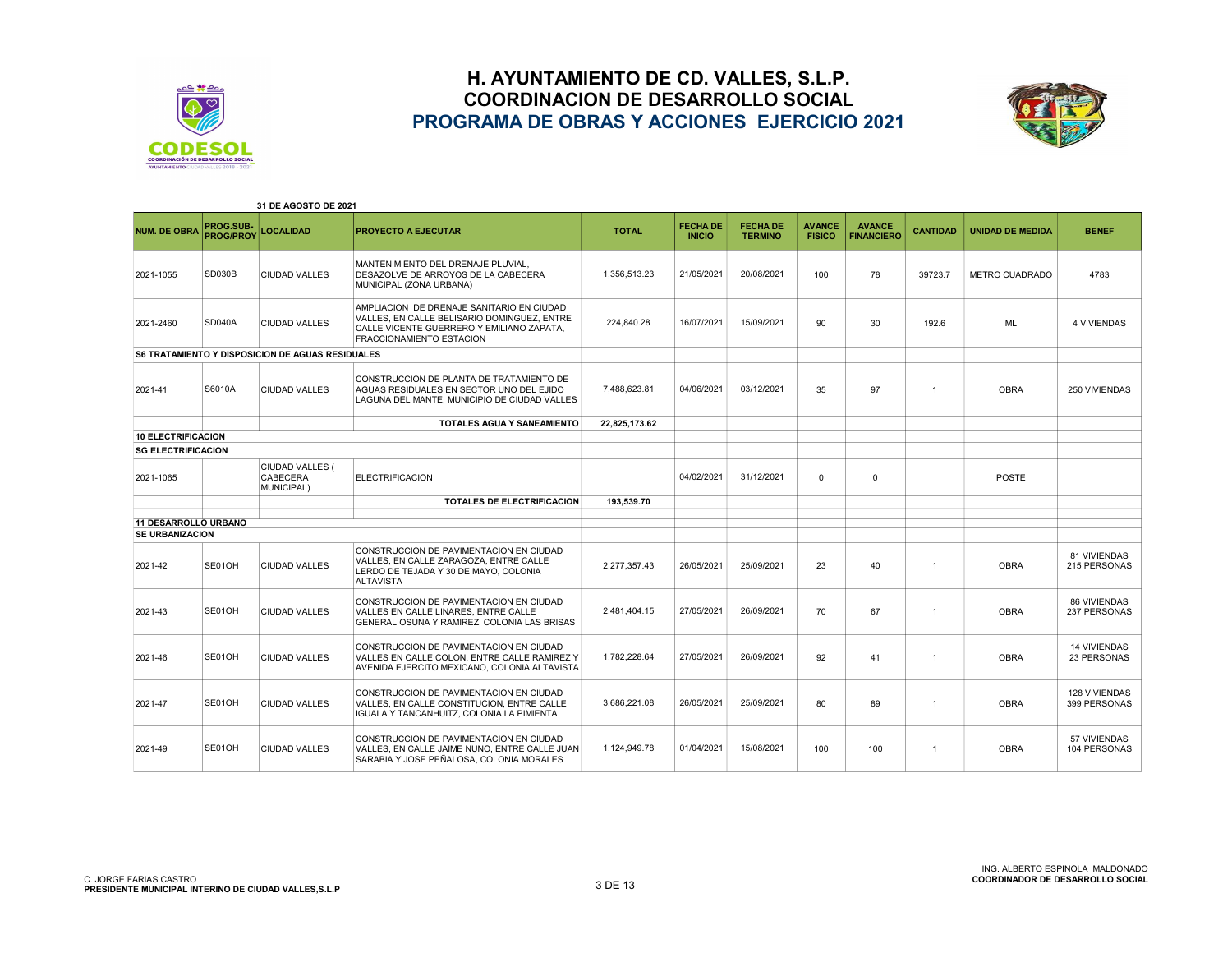



| 31 DE AGOSTO DE 2021 |                               |                      |                                                                                                                                                                 |              |                                  |                                   |                                |                                    |                 |                         |                                            |
|----------------------|-------------------------------|----------------------|-----------------------------------------------------------------------------------------------------------------------------------------------------------------|--------------|----------------------------------|-----------------------------------|--------------------------------|------------------------------------|-----------------|-------------------------|--------------------------------------------|
| <b>NUM. DE OBRA</b>  | PROG.SUB-<br><b>PROG/PROY</b> | <b>LOCALIDAD</b>     | <b>PROYECTO A EJECUTAR</b>                                                                                                                                      | <b>TOTAL</b> | <b>FECHA DE</b><br><b>INICIO</b> | <b>FECHA DE</b><br><b>TERMINO</b> | <b>AVANCE</b><br><b>FISICO</b> | <b>AVANCE</b><br><b>FINANCIERO</b> | <b>CANTIDAD</b> | <b>UNIDAD DE MEDIDA</b> | <b>BENEF</b>                               |
| 2021-50              | SE01OH                        | <b>CIUDAD VALLES</b> | CONSTRUCCION DE PAVIMENTACION EN CIUDAD<br>VALLES. EN CALLE MARIANO ARISTA. ENTRE CALLE<br>AMERICAS Y ARROYO, COLONIA MORALES                                   | 879.910.00   | 01/04/2021                       | 30/06/2021                        | 100                            | 100                                | $\overline{1}$  | <b>OBRA</b>             | 69 VIVIENDAS<br>226 PERSONAS               |
| 2021-52              | SE01OH                        | <b>CIUDAD VALLES</b> | CONSTRUCCION DE PAVIMENTACION EN CIUDAD<br>VALLES, EN CALLE BRASIL, ENTRE CALLE VICENTE<br>C. SALAZAR Y BOULEVARD LAZARO CARDENAS.<br><b>COLONIA CUAUHTEMOC</b> | 1.570.907.56 | 02/04/2021                       | 30/06/2021                        | 100                            | 100                                | $\overline{1}$  | <b>OBRA</b>             | <b>41 VIVIENDAS</b><br>95 PERSONAS         |
| 2021-55              | SE01OH                        | <b>CIUDAD VALLES</b> | CONSTRUCCION DE PAVIMENTACION EN CIUDAD<br>VALLES. EN CALLE VICENTE C. SALAZAR, ENTRE<br>CALLE MANUEL JOSE OTHON Y PONCIANO<br>ARRIAGA, COLONIA ALTAVISTA       | 3,789,898.63 | 27/05/2021                       | 26/09/2021                        | 35                             | 36                                 | $\overline{1}$  | <b>OBRA</b>             | <b>83 VIVIENDAS</b><br>207 PERSONAS        |
| 2021-60              | SE01OH                        | <b>CIUDAD VALLES</b> | CONSTRUCCION DE PAVIMENTACION EN CIUDAD<br>VALLES. EN CALLE VICENTE C. SALAZAR ENTRE<br>CALLE MAGNOLIA Y JAZMIN, COLONIA PORVENIR                               | 1,626,301.46 | 27/05/2021                       | 26/09/2021                        | 15                             | 40                                 | $\overline{1}$  | <b>OBRA</b>             | <b>40 VIVIENDAS</b><br>119 PERSONAS        |
| 2021-65              | SE01OH                        | <b>CIUDAD VALLES</b> | CONSTRUCCION DE PAVIMENTACION EN CIUDAD<br>VALLES. EN CALLE COMONFORT. ENTRE CALLE<br>ADOLFO RUIZ CORTINEZ Y CALLE TERCERA,<br><b>COLONIA BONIFACIO SALINAS</b> | 1,228,687.18 | 02/04/2021                       | 30/08/2021                        | 94                             | 74                                 | $\overline{1}$  | <b>OBRA</b>             | <b>39 VIVIENDAS</b><br>113 PERSONAS        |
| 2021-69              | SE01OH                        | <b>CIUDAD VALLES</b> | CONSTRUCCION DE PAVIMENTACION EN CIUDAD<br>VALLES. EN CALLE TERCERA. ENTRE FRAY JUAN DE<br>MOLLINEDO Y AVENIDA QUINTA, COLONIA MENDEZ                           | 3.012.253.32 | 24/05/2021                       | 23/09/2021                        | 47                             | 61                                 | $\overline{1}$  | <b>OBRA</b>             | 57 VIVIENDAS<br>87 PERSONAS                |
| 2021-1057            | <b>SE010M</b>                 | <b>CIUDAD VALLES</b> | CONSTRUCCION DE PUENTE VEHICULAR EN CIUDAD<br>VALLES. EN CALLE TANCANHUITZ ENTRE CALLE<br>FRANCISCO ZARCO Y FLORES MAGON, COLONIA LA<br><b>PIMIENTA</b>         | 630.577.01   | 25/05/2021                       | 25/08/2021                        | 42                             | 60                                 | 22.7            | <b>METRO LINEAL</b>     | <b>47 VIVIENDAS</b><br>101 PERSONAS        |
| 2021-1059            | <b>SE010M</b>                 | <b>CIUDAD VALLES</b> | CONSTRUCCION DE PUENTE VEHICULAR EN CIUDAD<br>VALLES, EN CALLE TANCUILIN ENTRE CALLE<br>PRADOS Y ARENAS, COLONIA RAFAEL CURIEL                                  | 574,032.74   | 26/05/2021                       | 25/08/2021                        | 100                            | 93                                 | 27.7            | <b>METRO LINEAL</b>     | <b>15 VIVIENDAS</b><br>81 PERSONAS         |
| 2021-1060            | <b>SE010M</b>                 | <b>CIUDAD VALLES</b> | CONSTRUCCION DE PUENTE VEHICULAR EN CIUDAD<br>VALLES, EN CALLE COY ENTRE CALLE MARES Y<br>PUENTE, COLONIA RAFAEL CURIEL                                         | 461,817.04   | 26/05/2021                       | 25/08/2021                        | 100                            | 97                                 | 14.7            | <b>METRO LINEAL</b>     | <b>34 VIVIENDAS</b><br>83 PERSONAS         |
| 2021-1061            | <b>SE010M</b>                 | <b>CIUDAD VALLES</b> | CONSTRUCCION DE PUENTE VEHICULAR EN CIUDAD<br>VALLES. EN CALLE COY ENTRE CALLE PLAYA Y<br>CALLE ARROYO, COLONIA RAFAEL CURIEL                                   | 516,900.52   | 26/05/2021                       | 25/08/2021                        | 100                            | 97                                 | 30.7            | <b>METRO LINEAL</b>     | 26 VIVIENDAS<br>104 PERSONAS               |
| 2021-2090            | SE01OH                        | <b>CIUDAD VALLES</b> | CONSTRUCCION DE PAVIMENTACION EN CIUDAD<br>VALLES, EN CALLE ZACATECAS, ENTRE BOULEVARD<br>ADOLFO LOPEZ MATEOS Y CALLE VALLE FLORIDO,<br>COLONIA DR. MARQUEZ     | 1.517.974.16 | 28/07/2021                       | 27/10/2021                        | $\overline{2}$                 | 30                                 | $\overline{1}$  | <b>OBRA</b>             | <b>41 VIVIENDAS</b><br><b>132 PERSONAS</b> |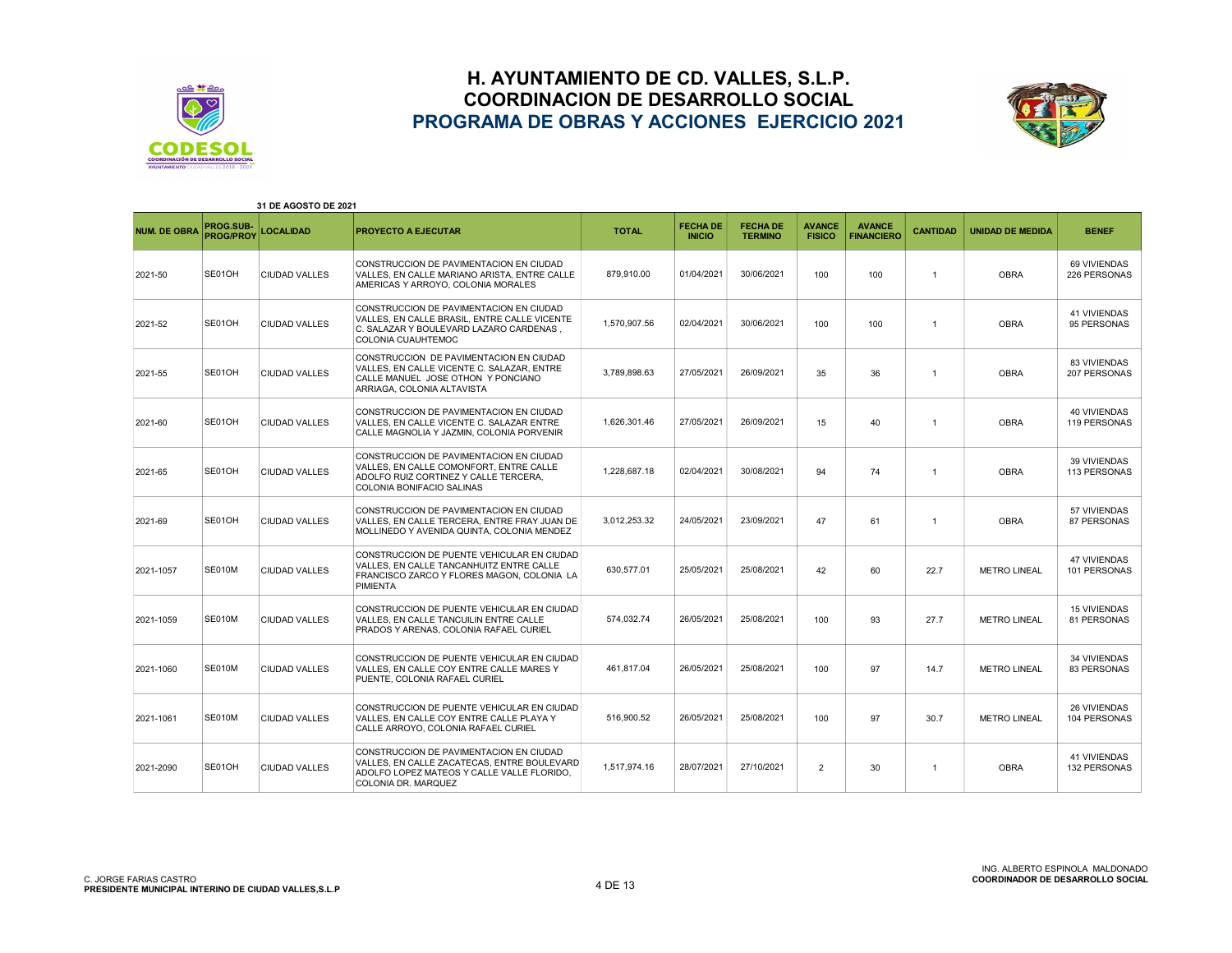



| 31 DE AGOSTO DE 2021        |                               |                                                  |                                                                                                                                                                                                        |               |                                  |                                   |                                |                                    |                 |                         |                                     |
|-----------------------------|-------------------------------|--------------------------------------------------|--------------------------------------------------------------------------------------------------------------------------------------------------------------------------------------------------------|---------------|----------------------------------|-----------------------------------|--------------------------------|------------------------------------|-----------------|-------------------------|-------------------------------------|
| <b>NUM. DE OBRA</b>         | PROG.SUB-<br><b>PROG/PROY</b> | <b>LOCALIDAD</b>                                 | <b>PROYECTO A EJECUTAR</b>                                                                                                                                                                             | <b>TOTAL</b>  | <b>FECHA DE</b><br><b>INICIO</b> | <b>FECHA DE</b><br><b>TERMINO</b> | <b>AVANCE</b><br><b>FISICO</b> | <b>AVANCE</b><br><b>FINANCIERO</b> | <b>CANTIDAD</b> | <b>UNIDAD DE MEDIDA</b> | <b>BENEF</b>                        |
| 2021-2091                   | SE01OH                        | <b>CIUDAD VALLES</b>                             | CONSTRUCCION DE PAVIMENTACION EN CIUDAD<br>VALLES, EN CALLE ZINC, ENTRE CALLE HUERTA Y<br>AVENIDA MEXICO, COLONIA LAZARO CARDENAS                                                                      | 755.085.89    | 14/06/2021                       | 13/09/2021                        | 5                              | 30                                 | $\overline{1}$  | <b>OBRA</b>             | <b>17 VIVIENDAS</b><br>55 PERSONAS  |
| 2021-2093                   | SE01OH                        | CIUDAD VALLES                                    | CONSTRUCCION DE PAVIMENTACION EN CIUDAD<br>VALLES, EN CALLE ARGENTINA, ENTRE CALLE<br>HUERTA Y AVENIDA MEXICO, COLONIA LAZARO<br><b>CARDENAS</b>                                                       | 1.102.874.25  | 14/06/2021                       | 13/09/2021                        | 20                             | 30                                 | $\overline{1}$  | <b>OBRA</b>             | <b>29 VIVIENDAS</b><br>85 PÉRSONAS  |
| 2021-2096                   | SE01OH                        | <b>CIUDAD VALLES</b>                             | CONSTRUCCION DE PAVIMENTACION EN CIUDAD<br>VALLES. EN CALLE ROSALES. ENTRE CALLE ALAMO<br>Y AVENIDA ESTADIO, COLONIA EMILIANO ZAPATA                                                                   | 1.232.692.10  | 14/06/2021                       | 13/09/2021                        | 20                             | 41                                 | $\overline{1}$  | <b>OBRA</b>             | <b>43 VIVIENDAS</b><br>126 PERSONAS |
| 2021-2098                   | SE01OH                        | <b>CIUDAD VALLES</b>                             | CONSTRUCCION DE PAVIMENTACION EN CIUDAD<br>VALLES, EN CALLE JOSE MARIA MORELOS Y PAVON<br>ENTRE BOULEVARD VICENTE C. SALAZAR Y CALLE<br>PEDRO J. MENDEZ, COLONIA FRANCISCO I. MADERO                   | 4,236,641.62  | 05/08/2021                       | 04/12/2021                        | 12                             | 38                                 | $\overline{1}$  | <b>OBRA</b>             | 82 VIVIENDAS<br>221 PERSONAS        |
| 2021-2100                   | SE01OH                        | <b>CIUDAD VALLES</b>                             | CONSTRUCCION DE PAVIMENTACION EN CIUDAD<br>VALLES. EN CALLE CONDOR. ENTRE CALLE<br>PELICANO Y PAVO REAL, FRACCIONAMIENTO LAS<br><b>HUASTECAS</b>                                                       | 1.861.681.30  | 28/07/2021                       | 27/10/2021                        | $\overline{4}$                 | 30                                 | $\overline{1}$  | <b>OBRA</b>             | 51 VIVIENDAS<br><b>153 PERSONAS</b> |
| 2021-2101                   | SE02OJ                        | <b>CIUDAD VALLES</b>                             | AMPLIACION DE ALUMBRADO PUBLICO EN CIUDAD<br>VALLES. EN LA CARRETERA VALLES-TAMPICO<br>ENTRE CALLE SAN MIGUEL DEL FRACCIONAMIENTO<br>LOMAS DE SAN JOSE. A LIBRAMIENTO ORIENTE DE<br>LA COLONIA MILITAR | 2,796,423.60  | 29/07/2021                       | 28/09/2021                        | 60                             | 93                                 | 64              | <b>LUMINARIA</b>        | 223 VIVIENDAS<br>630 PERSONAS       |
| 2021-3947                   | SE02OJ                        | <b>CIUDAD VALLES</b>                             | AMPLIACION DE ALUMBRADO PUBLICO EN CIUDAD<br>VALLES. EN CAMINO A ZONA TENEK ENTRE CALLE<br>CAMPECHE DE LA COLONIA JUAREZ, A ENTRONQUE<br>HACIA EL PANTEON LOS ABUELOS                                  | 1,342,318.31  | 25/08/2021                       | 24/10/2021                        | 0                              | 30                                 | 41              | <b>LUMINARIA</b>        | 120 VIVIENDAS                       |
| 2021-3948                   | SE02OJ                        | <b>CIUDAD VALLES</b>                             | AMPLIACION DE ALUMBRADO PUBLICO EN CIUDAD<br>VALLES. EN BOULEVARD ING. ANGEL OLIVA B. -<br>CALLE TENEC-BICHOU-CALLE TANCAXEN, DEL<br>FRACCIONAMIENTO LOMAS DE OXITIPA                                  | 720.899.41    | 25/08/2021                       | 24/10/2021                        | 0                              | 30                                 | 22              | <b>LUMINARIA</b>        | 190 VIVIENDAS                       |
| 2021-1062                   | <b>SE040B</b>                 | <b>CIUDAD VALLES</b>                             | MANTENIMIENTO DE BANQUETAS EN CIUDAD<br>VALLES EN CALLE 16 DE SEPTIEMBRE, ENTRE<br>CALLE RIO TAMESI Y RIO TAMUIN.<br><b>FRACCIONAMIENTO ESTACION</b>                                                   | 161.427.17    | 23/06/2021                       | 24/07/2021                        | 100                            | 100                                | 171.42          | <b>METRO LINEAL</b>     | 632 VIVIENDAS<br>1715 PERSONAS      |
|                             |                               |                                                  | <b>TOTALES DESARROLLO URBANO</b>                                                                                                                                                                       | 41.371.464.35 |                                  |                                   |                                |                                    |                 |                         |                                     |
| <b>GASTOS INDIRECTOS</b>    |                               |                                                  |                                                                                                                                                                                                        |               |                                  |                                   |                                |                                    |                 |                         |                                     |
| <b>U6 GASTOS INDIRECTOS</b> |                               |                                                  |                                                                                                                                                                                                        |               |                                  |                                   |                                |                                    |                 |                         |                                     |
| 2021-73                     | U603OA                        | CIUDAD VALLES (<br><b>CABECERA</b><br>MUNICIPAL) | GASTOS INDIRECTOS 2021 (SERVICIOS<br>PROFESIONALES, CIENTIFICOS, TECNICOS Y OTROS<br>SERVICIOS )                                                                                                       | 1.750.000.00  | 22/03/2021                       | 31/12/2021                        | 55                             | 55                                 | $\overline{4}$  | <b>INFORME</b>          | 189.166                             |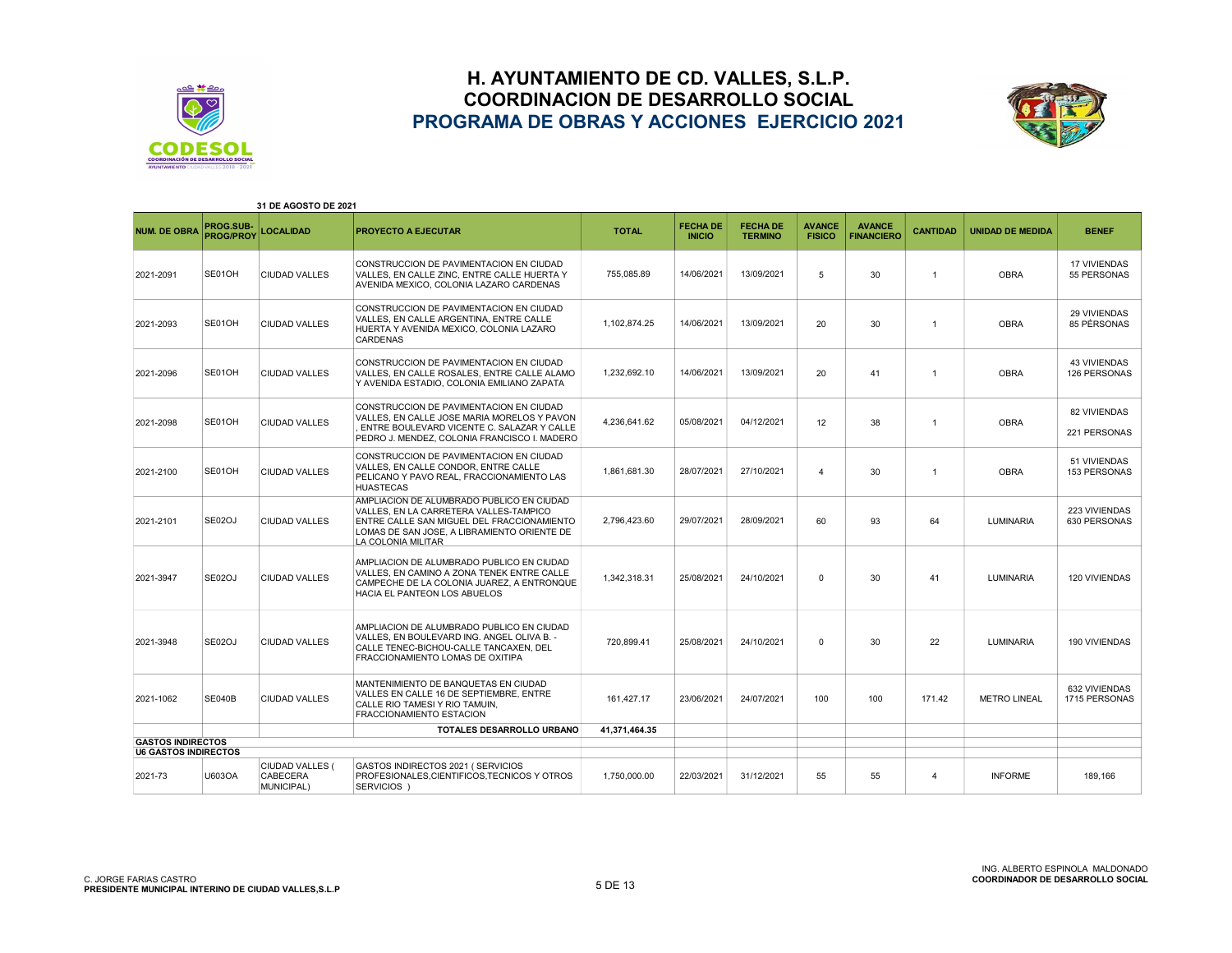



|                                     |                               | 31 DE AGOSTO DE 2021                                    |                                                                                                                                                           |               |                                  |                                   |                                |                                    |                 |                         |                     |
|-------------------------------------|-------------------------------|---------------------------------------------------------|-----------------------------------------------------------------------------------------------------------------------------------------------------------|---------------|----------------------------------|-----------------------------------|--------------------------------|------------------------------------|-----------------|-------------------------|---------------------|
| <b>NUM. DE OBRA</b>                 | PROG.SUB-<br><b>PROG/PROY</b> | <b>LOCALIDAD</b>                                        | <b>PROYECTO A EJECUTAR</b>                                                                                                                                | <b>TOTAL</b>  | <b>FECHA DE</b><br><b>INICIO</b> | <b>FECHA DE</b><br><b>TERMINO</b> | <b>AVANCE</b><br><b>FISICO</b> | <b>AVANCE</b><br><b>FINANCIERO</b> | <b>CANTIDAD</b> | <b>UNIDAD DE MEDIDA</b> | <b>BENEF</b>        |
| 2021-74                             | U6030C                        | <b>CIUDAD VALLES (</b><br><b>CABECERA</b><br>MUNICIPAL) | GASTOS INDIRECTOS 2021 ( SERVICIOS DE<br>INSTALACION.REPARACION.MANTENIMIENTO Y<br>CONSERVACION DE VEHICULOS )                                            | 245,000.00    | 04/02/2021                       | 31/12/2021                        | 68                             | 68                                 | 12              | <b>VEHICULO</b>         | 189,166             |
|                                     |                               |                                                         | <b>TOTALES DE GASTOS INDIRECTOS</b>                                                                                                                       | 1.995.000.00  |                                  |                                   |                                |                                    |                 |                         |                     |
|                                     |                               |                                                         |                                                                                                                                                           |               |                                  |                                   |                                |                                    |                 |                         |                     |
|                                     |                               |                                                         | FONDO DE APORTACIONES PARA EL FORTALECIMIENTO DE LOS MUNICIPIOS Y DE LAS DEMARCACIONES TERRITORIALES DEL DISTRITO FEDERAL (FORTAMUNDF)                    |               |                                  |                                   |                                |                                    |                 |                         |                     |
| 01 OBLIGACIONES FINANCIERAS         |                               |                                                         |                                                                                                                                                           |               |                                  |                                   |                                |                                    |                 |                         |                     |
| 01 DEUDA PUBLICA                    |                               |                                                         |                                                                                                                                                           |               |                                  |                                   |                                |                                    |                 |                         |                     |
| 2021-76                             | 01OB                          | <b>CIUDAD VALLES (</b><br>CABECERA<br>MUNICIPAL)        | OBLIGACIONES FINANCIERAS (ADEFAS)                                                                                                                         | 18.798.066.00 | 04/02/2021                       | 31/12/2021                        | 75                             | 75                                 | $\mathbf{1}$    | <b>INFORME</b>          | 70 BENEFICIARIOS    |
|                                     |                               |                                                         | <b>TOTALES DE OBLIGACIONES FINANCIERAS</b>                                                                                                                | 18.798.066.00 |                                  |                                   |                                |                                    |                 |                         |                     |
|                                     |                               |                                                         | 02 DERECHOS Y APROVECHAMIENTO DE AGUA POTABLE Y DESCARGA DE AGUAS RESIDUALES                                                                              |               |                                  |                                   |                                |                                    |                 |                         |                     |
| 01 DERECHOS Y APROVECHAMIENTO       |                               |                                                         |                                                                                                                                                           |               |                                  |                                   |                                |                                    |                 |                         |                     |
| 2021-3160                           | 01OA                          | <b>CIUDAD VALLES</b>                                    | PAGO DE DERECHOS Y APROVECHAMIENTO DE<br><b>AGUA POTABLE</b>                                                                                              | 1.887.934.00  | 05/07/2021                       | 31/07/2021                        | 100                            | 100                                |                 | 1 INFORME               | 189166              |
|                                     |                               |                                                         | OTALES DE DERECHOS Y APROVECHAMIENTO DE AGUA POTABLE Y DESCARGA DE AGUAS RESIDUALES                                                                       | 1,887,934.00  |                                  |                                   |                                |                                    |                 |                         |                     |
|                                     |                               |                                                         |                                                                                                                                                           |               |                                  |                                   |                                |                                    |                 |                         |                     |
|                                     |                               |                                                         |                                                                                                                                                           |               |                                  |                                   |                                |                                    |                 |                         |                     |
| 04 MANTENIMIENTO DE INFRAESTRUCTURA |                               |                                                         |                                                                                                                                                           |               |                                  |                                   |                                |                                    |                 |                         |                     |
| <b>AGUA POTABLE Y SANEAMIENTO</b>   |                               |                                                         |                                                                                                                                                           |               |                                  |                                   |                                |                                    |                 |                         |                     |
| <b>SC AGUA POTABLE</b>              |                               |                                                         |                                                                                                                                                           |               |                                  |                                   |                                |                                    |                 |                         |                     |
| 2021-81<br>2021-2106                | SC01OH                        | <b>CIUDAD VALLES</b>                                    | MEJORAMIENTO DE LINEA DE CONDUCCION DE<br>AGUA POTABLE EN CIUDAD VALLES, DE LA PLANTA<br>POTABILIZADORA HASTA EL EJIDO GUSTAVO<br>GARMENDIA ( ZONA NORTE) | 14,243,306.98 | 03/06/2021                       | 02/12/2021                        | 90                             | 82                                 | 10394           | <b>METRO LINEAL</b>     | <b>454 PERSONAS</b> |
| 2021-82                             | <b>SC01OG</b>                 | <b>CIUDAD VALLES</b>                                    | MEJORAMIENTO DE PLANTA POTABILIZADORA PARA<br>LA LINEA DE AGUA POTABLE DE LA ZONA NORTE EN<br>CIUDAD VALLES (PLANTA-EJIDO MONTECILLOS)                    | 1,899,028.03  | 24/05/2021                       | 23/09/2021                        | $\Omega$                       | 30                                 | $\mathbf{1}$    | <b>OBRA</b>             | 454 PERSONAS        |
| 2021-84                             | SC01OA                        | <b>CIUDAD VALLES</b>                                    | MEJORAMIENTO DE DEPOSITO DE AGUA POTABLE<br>DE EJIDO MONTECILLOS EN CIUDAD VALLES (LINEA<br>EJIDO MONTECILLOS-EJIDO GUSTAVO GARMENDIA)                    | 1.206.714.07  | 02/04/2021                       | 30/06/2021                        | $\Omega$                       | 30                                 | 200             | <b>METRO CUBICO</b>     | 454 PERSONAS        |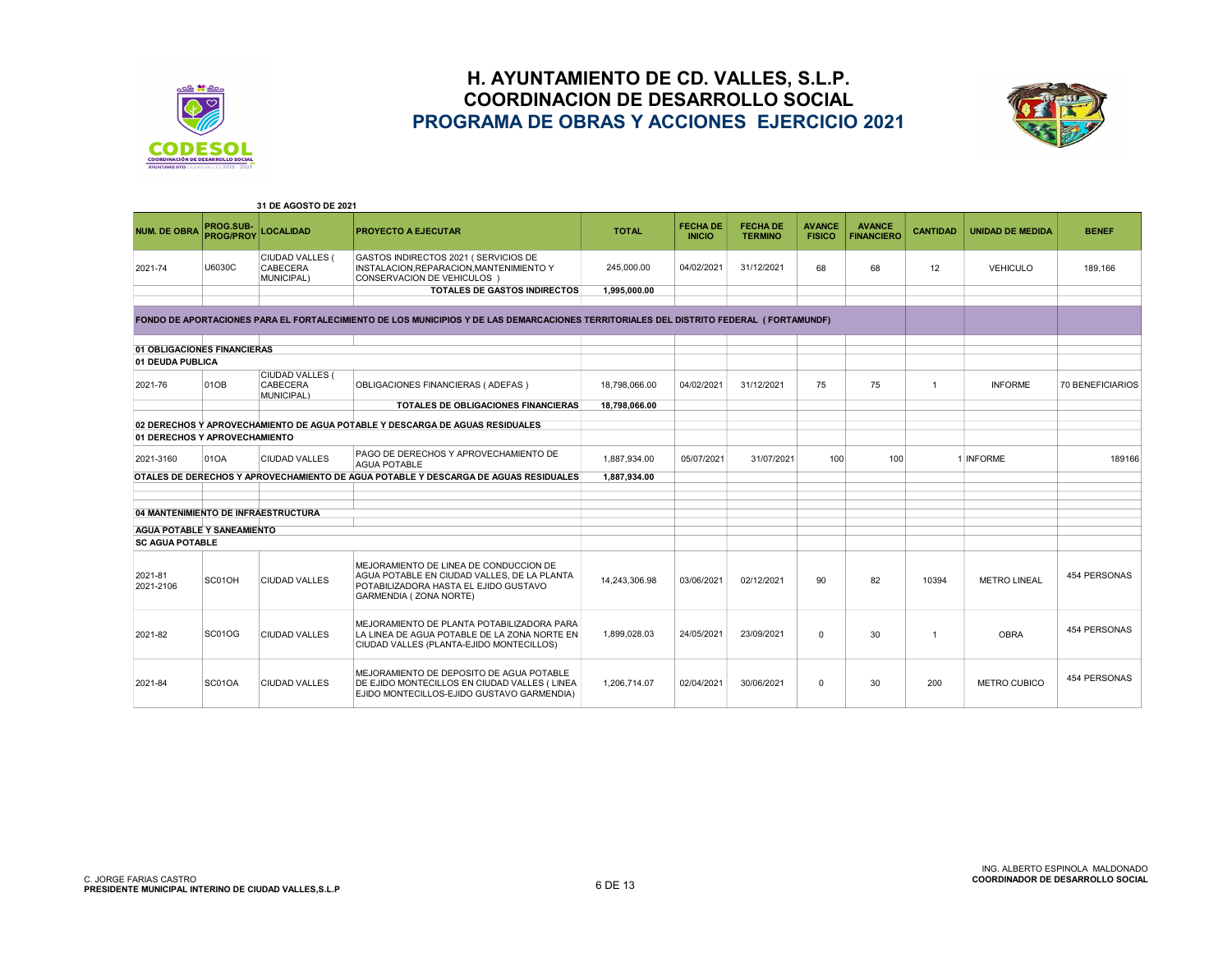



|                                     |                               | 31 DE AGOSTO DE 2021           |                                                                                                                                                     |               |                                  |                                   |                                |                                    |                 |                         |                               |
|-------------------------------------|-------------------------------|--------------------------------|-----------------------------------------------------------------------------------------------------------------------------------------------------|---------------|----------------------------------|-----------------------------------|--------------------------------|------------------------------------|-----------------|-------------------------|-------------------------------|
| <b>NUM. DE OBRA</b>                 | PROG.SUB-<br><b>PROG/PROY</b> | <b>LOCALIDAD</b>               | <b>PROYECTO A EJECUTAR</b>                                                                                                                          | <b>TOTAL</b>  | <b>FECHA DE</b><br><b>INICIO</b> | <b>FECHA DE</b><br><b>TERMINO</b> | <b>AVANCE</b><br><b>FISICO</b> | <b>AVANCE</b><br><b>FINANCIERO</b> | <b>CANTIDAD</b> | <b>UNIDAD DE MEDIDA</b> | <b>BENEF</b>                  |
| 2021-2461                           | <b>SC02OI</b>                 | <b>CIUDAD VALLES</b>           | REHABILITACION DEL SISTEMA DE AGUA POTABLE<br>EN LA LOCALIDAD LA CONCEPCION                                                                         | 35,000.00     | 05/07/2021                       | 31/12/2021                        | 100                            | 100                                | $\overline{1}$  | <b>SISTEMA</b>          | 32 VIVIENDAS<br>85 PERSONAS   |
| 2021-2102                           | SC02OI                        | CIUDAD VALLES                  | REHABILITACION DEL SISTEMA DE AGUA POTABLE<br>EN CIUDAD VALLES, EN EL EJIDO DESENGAÑO 2                                                             | 177.608.12    | 16/06/2021                       | 15/07/2021                        | 100                            | 100                                | $\overline{1}$  | <b>SISTEMA</b>          | 118 VIVIENDAS<br>366 PERSONAS |
|                                     |                               |                                | <b>TOTALES DE AGUA POTABLE</b>                                                                                                                      | 17,561,657.20 |                                  |                                   |                                |                                    |                 |                         |                               |
| <b>INFRAESTRUCTURA AGROPECUARIA</b> |                               |                                |                                                                                                                                                     |               |                                  |                                   |                                |                                    |                 |                         |                               |
| TJ INFRAESTRUCTURA PECUARIA         |                               |                                |                                                                                                                                                     |               |                                  |                                   |                                |                                    |                 |                         |                               |
| 2021-87                             | TJ 020 A                      | EJ.CRUCERO LAS<br><b>PITAS</b> | REHABILITACION DE ESPACIOS (CERCADO DE<br><b>ALAMBRE DE PUAS)</b>                                                                                   | 0.00          | 22/03/2021                       | 31/12/2021                        | $\Omega$                       | $\mathbf 0$                        | $\overline{1}$  | CERCO                   | $\overline{7}$                |
| 2021-89                             | TJ 020 A                      | EJ.GUSTAVO<br><b>GARMENDIA</b> | REHABILITACION DE ESPACIOS (CERCADO DE<br>ALAMBRE DE PUAS)                                                                                          | 0.00          | 22/03/2021                       | 31/12/2021                        | $\Omega$                       | $\Omega$                           | $\overline{1}$  | CERCO                   | 5                             |
| 2021-92                             | TJ 020 A                      | EJ. LAGUNA DEL<br><b>MANTE</b> | REHABILITACION DE ESPACIOS (CERCADO DE<br><b>ALAMBRE DE PUAS)</b>                                                                                   | 0.00          | 22/03/2021                       | 31/12/2021                        | $\Omega$                       | 0                                  | $\overline{1}$  | CERCO                   | 9                             |
| 2021-93                             | TJ 020 A                      | EJ.LAGUNA DEL<br>MANTE         | REHABILITACION DE ESPACIOS (CERCADO DE<br><b>ALAMBRE DE PUAS)</b>                                                                                   | 0.00          | 22/03/2021                       | 31/12/2021                        | $\Omega$                       | $\Omega$                           | $\overline{1}$  | CERCO                   | 10                            |
| 2021-94                             | TJ 020 A                      | EJ.LA RAYA                     | REHABILITACION DE ESPACIOS (CERCADO DE<br><b>ALAMBRE DE PUAS)</b>                                                                                   | 0.00          | 22/03/2021                       | 31/12/2021                        | $\Omega$                       | $\Omega$                           | $\overline{1}$  | CERCO                   | 9                             |
| 2021-97                             | TJ 020 A                      | EJ.AZULEJO                     | REHABILITACION DE ESPACIOS (CERCADO DE<br>ALAMBRE DE PUAS)                                                                                          | 0.00          | 22/03/2021                       | 31/12/2021                        | $\Omega$                       | 0                                  | $\overline{1}$  | CERCO                   | 6                             |
| 2021-99                             | TJ 020 A                      | EJ.ALVARO<br>OBREGON CALERA    | REHABILITACION DE ESPACIOS (CERCADO DE<br>ALAMBRE DE PUAS)                                                                                          | 0.00          | 22/03/2021                       | 31/12/2021                        | $\Omega$                       | $\Omega$                           | $\overline{1}$  | CERCO                   | 6                             |
| 2021-100                            | TJ 020 A                      | EJ.TANCULPAYA                  | REHABILITACION DE ESPACIOS (CERCADO DE<br><b>ALAMBRE DE PUAS)</b>                                                                                   | 0.00          | 22/03/2021                       | 31/12/2021                        | $\Omega$                       | $\Omega$                           | $\overline{1}$  | CERCO                   | 6                             |
| 2021-102                            | TJ 020 A                      | <b>EJ.LA SUBIDA</b>            | REHABILITACION DE ESPACIOS (CERCADO DE<br><b>ALAMBRE DE PUAS)</b>                                                                                   | 0.00          | 22/03/2021                       | 31/12/2021                        | $\Omega$                       | $\Omega$                           | $\overline{1}$  | CERCO                   | 6                             |
| 2021-2464                           | TJ 020 A                      | <b>COL OBRERA</b>              | REHABILITACION DE ESPACIOS (CERCADO DE<br><b>ALAMBRE DE PUAS)</b>                                                                                   | 0.00          | 05/07/2021                       | 31/12/2021                        | $\Omega$                       | 0                                  | $\overline{1}$  | CERCO                   | 6                             |
| TM INFRAESTRUCTURA AGRICOLA         |                               |                                |                                                                                                                                                     | 0.00          |                                  |                                   |                                |                                    |                 |                         |                               |
| 2021-106                            | TM 030 A                      | COL. ZONA CENTRO               | SUMINISTRO DE HERRAMIENTAS (TALACHE-<br>PICO.PALA CUADRADA PALA<br>REDONDACARRETILLA.BARRA.MACHETE.TRIANGUL<br>O Y CAVA HOYO Y MARTILLO UÑA RECTA   | 0.00          | 22/03/2021                       | 31/12/2021                        | $\Omega$                       | $\mathbf 0$                        | $\overline{1}$  | LOTE DE EQUIPO          | 6                             |
| 2021-107                            | TM 030 A                      | EJ.GUSTAVO<br><b>GARMENDIA</b> | SUMINISTRO DE HERRAMIENTAS (TALACHE-<br>PICO.PALA CUADRADA PALA<br>REDONDA,,CARRETILLA,BARRA,MACHETE,TRIANGUL<br>O Y CAVA HOYO Y MARTILLO UÑA RECTA | 0.00          | 22/03/2021                       | 31/12/2021                        | $\mathbf 0$                    | $\mathbf 0$                        | $\overline{1}$  | LOTE DE EQUIPO          | 8                             |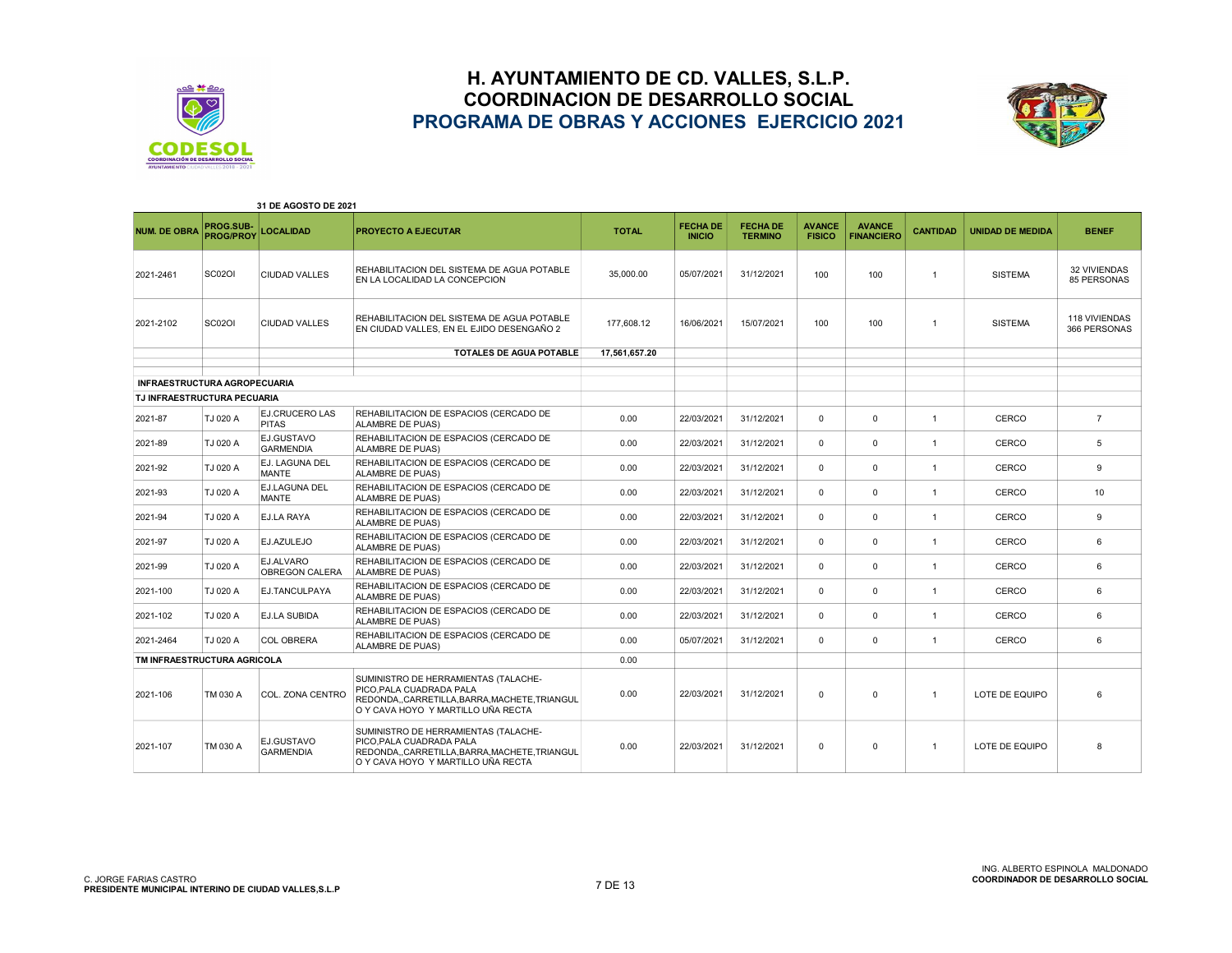



| 31 DE AGOSTO DE 2021 |                               |                                  |                                                                                                                                                      |              |                                  |                                   |                                |                                    |                 |                         |                |
|----------------------|-------------------------------|----------------------------------|------------------------------------------------------------------------------------------------------------------------------------------------------|--------------|----------------------------------|-----------------------------------|--------------------------------|------------------------------------|-----------------|-------------------------|----------------|
| <b>NUM. DE OBRA</b>  | PROG.SUB-<br><b>PROG/PROY</b> | <b>LOCALIDAD</b>                 | PROYECTO A EJECUTAR                                                                                                                                  | <b>TOTAL</b> | <b>FECHA DE</b><br><b>INICIO</b> | <b>FECHA DE</b><br><b>TERMINO</b> | <b>AVANCE</b><br><b>FISICO</b> | <b>AVANCE</b><br><b>FINANCIERO</b> | <b>CANTIDAD</b> | <b>UNIDAD DE MEDIDA</b> | <b>BENEF</b>   |
| 2021-111             | TM 030 A                      | <b>EJ.SAN ISIDRO</b>             | SUMINISTRO DE HERRAMIENTAS (TALACHE-<br>PICO.PALA CUADRADA PALA<br>REDONDA,,CARRETILLA,BARRA,MACHETE,TRIANGUL<br>O Y CAVA HOYO Y MARTILLO UÑA RECTA  | 0.00         | 22/03/2021                       | 31/12/2021                        | $\Omega$                       | $\Omega$                           | $\mathbf{1}$    | LOTE DE EQUIPO          | $\overline{7}$ |
| 2021-113             | TM 030 A                      | COL.LAZARO<br><b>CARDENAS</b>    | SUMINISTRO DE HERRAMIENTAS (TALACHE-<br>PICO.PALA CUADRADA PALA<br>REDONDA,,CARRETILLA,BARRA,MACHETE,TRIANGUL<br>O Y CAVA HOYO Y MARTILLO UÑA RECTA  | 0.00         | 22/03/2021                       | 31/12/2021                        | $\Omega$                       | $\Omega$                           | $\mathbf{1}$    | LOTE DE EQUIPO          | 6              |
| 2021-116             | TM 030 A                      | EJ. EL CINCO                     | SUMINISTRO DE HERRAMIENTAS (TALACHE-<br>PICO.PALA CUADRADA PALA<br>REDONDA,,CARRETILLA,BARRA,MACHETE,TRIANGUL<br>O Y CAVA HOYO Y MARTILLO UÑA RECTA  | 0.00         | 22/03/2021                       | 31/12/2021                        | $\mathbf 0$                    | $\Omega$                           | $\mathbf{1}$    | LOTE DE EQUIPO          | 17             |
| 2021-117             | TM 030 A                      | EJ.LOMA DE<br><b>CANOITAS</b>    | SUMINISTRO DE HERRAMIENTAS (TALACHE-<br>PICO.PALA CUADRADA PALA<br>REDONDACARRETILLA.BARRA.MACHETE.TRIANGUL<br>O Y CAVA HOYO Y MARTILLO UÑA RECTA    | 0.00         | 22/03/2021                       | 31/12/2021                        | $\Omega$                       | $\Omega$                           | $\mathbf{1}$    | LOTE DE EQUIPO          | 8              |
| 2021-119             | TM 030 A                      | <b>EJ.LA SUBIDA</b>              | SUMINISTRO DE HERRAMIENTAS (TALACHE-<br>PICO.PALA CUADRADA PALA<br>REDONDA,,CARRETILLA,BARRA,MACHETE,TRIANGUL<br>O Y CAVA HOYO Y MARTILLO UÑA RECTA  | 0.00         | 22/03/2021                       | 31/12/2021                        | $\Omega$                       | $\Omega$                           | $\mathbf{1}$    | LOTE DE EQUIPO          | 6              |
| 2021-120             | TM 030 A                      | EJ.BARRIO DE<br><b>GUADALUPE</b> | SUMINISTRO DE HERRAMIENTAS (TALACHE-<br>PICO, PALA CUADRADA PALA<br>REDONDA,,CARRETILLA,BARRA,MACHETE,TRIANGUL<br>O Y CAVA HOYO Y MARTILLO UÑA RECTA | 0.00         | 22/03/2021                       | 31/12/2021                        | $\Omega$                       | $\mathbf{0}$                       | $\mathbf{1}$    | LOTE DE EQUIPO          | 6              |
| 2021-121             | TM 030 A                      | EJ. EL ZOCOHUITE                 | SUMINISTRO DE HERRAMIENTAS (TALACHE-<br>PICO, PALA CUADRADA PALA<br>REDONDA,,CARRETILLA,BARRA,MACHETE,TRIANGUL<br>O Y CAVA HOYO Y MARTILLO UÑA RECTA | 0.00         | 22/03/2021                       | 31/12/2021                        | $\Omega$                       | $\Omega$                           | $\overline{1}$  | LOTE DE EQUIPO          | 6              |
| 2021-122             | TM 030 A                      | EJ.CAMILLAS                      | SUMINISTRO DE HERRAMIENTAS (TALACHE-<br>PICO.PALA CUADRADA PALA<br>REDONDA,,CARRETILLA,BARRA,MACHETE,TRIANGUL<br>O Y CAVA HOYO Y MARTILLO UÑA RECTA  | 0.00         | 22/03/2021                       | 31/12/2021                        | $\Omega$                       | $\Omega$                           | $\mathbf{1}$    | LOTE DE EQUIPO          | 6              |
| 2021-124             | TM 030 A                      | EJ.CAMILLAS                      | SUMINISTRO DE HERRAMIENTAS (TALACHE-<br>PICO, PALA CUADRADA PALA<br>REDONDA,,CARRETILLA,BARRA,MACHETE,TRIANGUL<br>O Y CAVA HOYO Y MARTILLO UÑA RECTA | 0.00         | 22/03/2021                       | 31/12/2021                        | $\mathbf{0}$                   | $\mathbf{0}$                       | $\mathbf{1}$    | LOTE DE EQUIPO          | 6              |
| 2021-125             | TM 030 A                      | <b>EJ.SAN MIGUEL</b>             | SUMINISTRO DE HERRAMIENTAS (TALACHE-<br>PICO.PALA CUADRADA PALA<br>REDONDA,,CARRETILLA,BARRA,MACHETE,TRIANGUL<br>O Y CAVA HOYO Y MARTILLO UÑA RECTA  | 0.00         | 22/03/2021                       | 31/12/2021                        | $\mathbf{0}$                   | $\mathbf{0}$                       | $\mathbf{1}$    | LOTE DE EQUIPO          | $\overline{7}$ |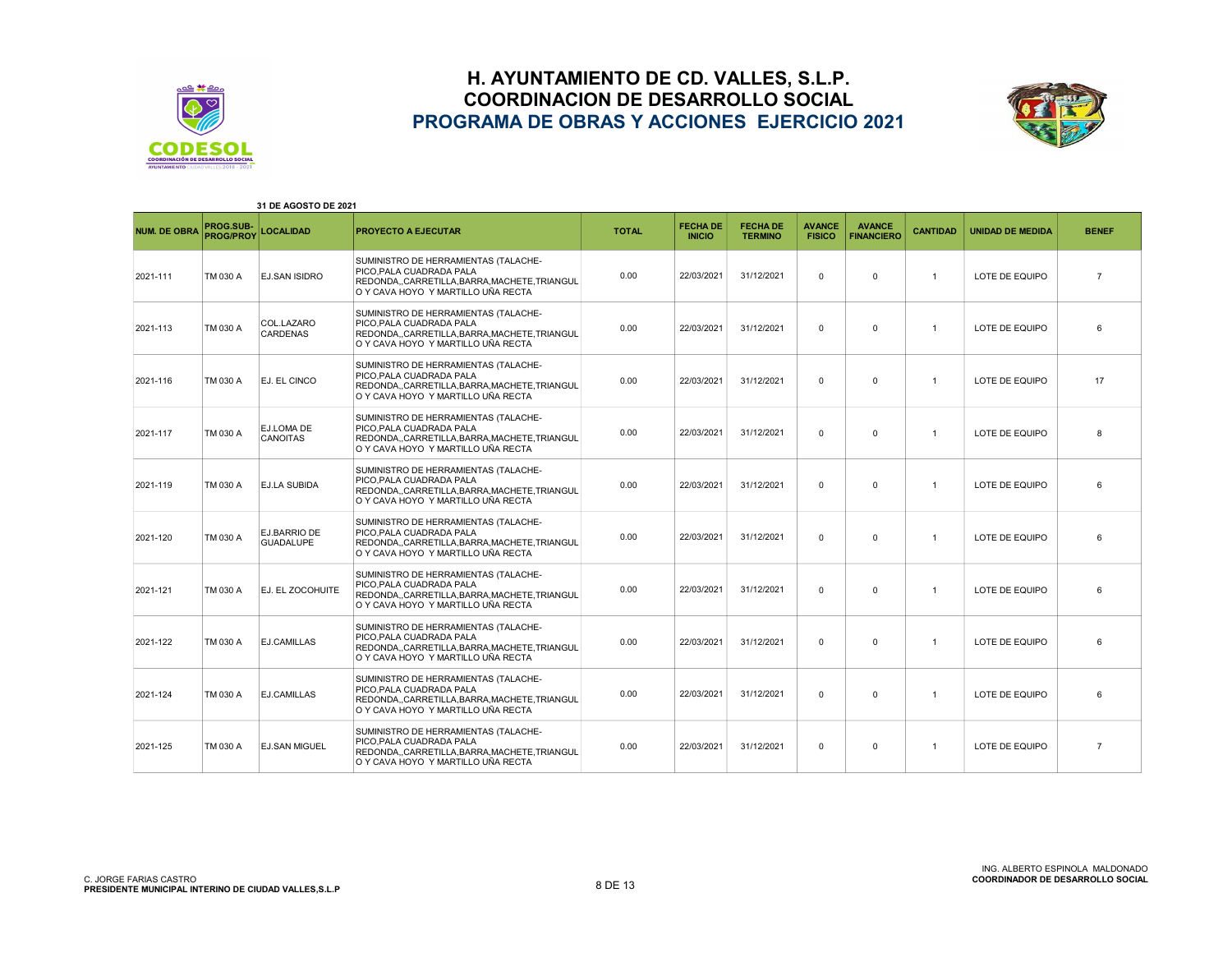



| 31 DE AGOSTO DE 2021 |                               |                       |                                                                                                                                                      |              |                                  |                                   |                                |                                    |                 |                         |              |
|----------------------|-------------------------------|-----------------------|------------------------------------------------------------------------------------------------------------------------------------------------------|--------------|----------------------------------|-----------------------------------|--------------------------------|------------------------------------|-----------------|-------------------------|--------------|
| <b>NUM. DE OBRA</b>  | PROG.SUB-<br><b>PROG/PROY</b> | <b>LOCALIDAD</b>      | <b>PROYECTO A EJECUTAR</b>                                                                                                                           | <b>TOTAL</b> | <b>FECHA DE</b><br><b>INICIO</b> | <b>FECHA DE</b><br><b>TERMINO</b> | <b>AVANCE</b><br><b>FISICO</b> | <b>AVANCE</b><br><b>FINANCIERO</b> | <b>CANTIDAD</b> | <b>UNIDAD DE MEDIDA</b> | <b>BENEF</b> |
| 2021-126             | TM 030 A                      | EJ.CONCEPCION         | SUMINISTRO DE HERRAMIENTAS (TALACHE-<br>PICO, PALA CUADRADA PALA<br>REDONDA,,CARRETILLA,BARRA,MACHETE,TRIANGUL<br>O Y CAVA HOYO Y MARTILLO UÑA RECTA | 0.00         | 22/03/2021                       | 31/12/2021                        | $\Omega$                       | $\mathbf 0$                        | $\mathbf{1}$    | LOTE DE EQUIPO          | 6            |
| 2021-127             | TM 030 A                      | <b>EJ. CONCEPCION</b> | SUMINISTRO DE HERRAMIENTAS (TALACHE-<br>PICO, PALA CUADRADA PALA<br>REDONDA,,CARRETILLA,BARRA,MACHETE,TRIANGUL<br>O Y CAVA HOYO Y MARTILLO UÑA RECTA | 0.00         | 22/03/2021                       | 31/12/2021                        | $\Omega$                       | $\Omega$                           | $\mathbf{1}$    | LOTE DE EQUIPO          | 6            |
| 2021-128             | TM 030 A                      | EJ DESENGAÑO 2        | SUMINISTRO DE HERRAMIENTAS (TALACHE-<br>PICO.PALA CUADRADA PALA<br>REDONDA,,CARRETILLA,BARRA,MACHETE,TRIANGUL<br>O Y CAVA HOYO Y MARTILLO UÑA RECTA  | 0.00         | 22/03/2021                       | 31/12/2021                        | $\Omega$                       | $\Omega$                           | $\overline{1}$  | LOTE DE EQUIPO          | 8            |
| 2021-132             | TM 030 A                      | <b>EJ.SAN JUAN</b>    | SUMINISTRO DE HERRAMIENTAS (TALACHE-<br>PICO.PALA CUADRADA PALA<br>REDONDA,,CARRETILLA,BARRA,MACHETE,TRIANGUL<br>O Y CAVA HOYO Y MARTILLO UÑA RECTA  | 0.00         | 22/03/2021                       | 31/12/2021                        | $\mathbf{0}$                   | $\mathbf{0}$                       | $\mathbf{1}$    | LOTE DE EQUIPO          | 6            |
| 2021-134             | TM 030 A                      | <b>EJ.SAN JUAN</b>    | SUMINISTRO DE HERRAMIENTAS (TALACHE-<br>PICO.PALA CUADRADA PALA<br>REDONDA,,CARRETILLA,BARRA,MACHETE,TRIANGUL<br>O Y CAVA HOYO Y MARTILLO UÑA RECTA  | 0.00         | 22/03/2021                       | 31/12/2021                        | $\Omega$                       | $^{\circ}$                         | $\mathbf{1}$    | LOTE DE EQUIPO          | 6            |
| 2021-136             | TM 030 A                      | EJ. EL LOBO           | SUMINISTRO DE HERRAMIENTAS (TALACHE-<br>PICO.PALA CUADRADA PALA<br>REDONDA,,CARRETILLA,BARRA,MACHETE,TRIANGUL<br>O Y CAVA HOYO Y MARTILLO UÑA RECTA  | 0.00         | 22/03/2021                       | 31/12/2021                        | $\Omega$                       | $\Omega$                           | $\overline{1}$  | LOTE DE EQUIPO          | 6            |
| 2021-137             | TM 030 A                      | EJ. EL CHICAL 1       | SUMINISTRO DE HERRAMIENTAS (TALACHE-<br>PICO, PALA CUADRADA PALA<br>REDONDA,,CARRETILLA,BARRA,MACHETE,TRIANGUL<br>O Y CAVA HOYO Y MARTILLO UÑA RECTA | 0.00         | 22/03/2021                       | 31/12/2021                        | $\Omega$                       | $\Omega$                           | $\mathbf{1}$    | LOTE DE EQUIPO          | 6            |
| 2021-138             | TM 030 A                      | COL. INFONAVIT 2      | SUMINISTRO DE HERRAMIENTAS (TALACHE-<br>PICO, PALA CUADRADA PALA<br>REDONDA,,CARRETILLA,BARRA,MACHETE,TRIANGUL<br>O Y CAVA HOYO Y MARTILLO UÑA RECTA | 0.00         | 22/03/2021                       | 31/12/2021                        | $\mathbf{0}$                   | $\mathbf 0$                        | $\mathbf{1}$    | LOTE DE EQUIPO          | 6            |
| 2021-143             | TM 030 A                      | EJ. CANOAS            | SUMINISTRO DE HERRAMIENTAS (TALACHE-<br>PICO.PALA CUADRADA PALA<br>REDONDA,,CARRETILLA,BARRA,MACHETE,TRIANGUL<br>O Y CAVA HOYO Y MARTILLO UÑA RECTA  | 0.00         | 22/03/2021                       | 31/12/2021                        | $\Omega$                       | $\Omega$                           | $\overline{1}$  | LOTE DE EQUIPO          | 6            |
| 2021-145             | TM 030 A                      | EJ. ZOCOHUITE         | SUMINISTRO DE HERRAMIENTAS (TALACHE-<br>PICO, PALA CUADRADA PALA<br>REDONDA,,CARRETILLA,BARRA,MACHETE,TRIANGUL<br>O Y CAVA HOYO Y MARTILLO UÑA RECTA | 0.00         | 22/03/2021                       | 31/12/2021                        | $\Omega$                       | $\Omega$                           | $\overline{1}$  | LOTE DE EQUIPO          | 6            |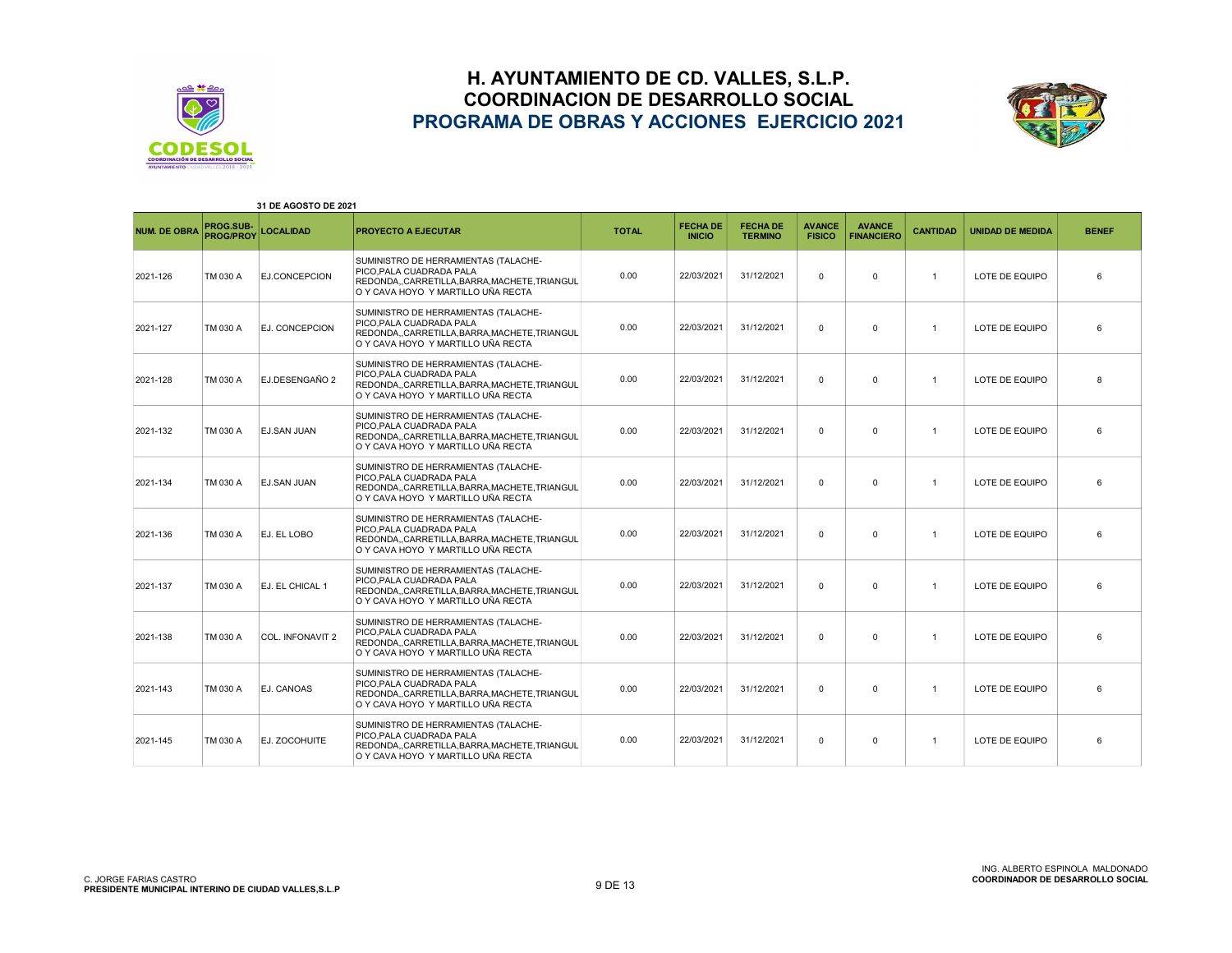



| 31 DE AGOSTO DE 2021 |                               |                                |                                                                                                                                                      |              |                                  |                                   |                                |                                    |                 |                         |                |
|----------------------|-------------------------------|--------------------------------|------------------------------------------------------------------------------------------------------------------------------------------------------|--------------|----------------------------------|-----------------------------------|--------------------------------|------------------------------------|-----------------|-------------------------|----------------|
| <b>NUM. DE OBRA</b>  | PROG.SUB-<br><b>PROG/PROY</b> | <b>LOCALIDAD</b>               | <b>PROYECTO A EJECUTAR</b>                                                                                                                           | <b>TOTAL</b> | <b>FECHA DE</b><br><b>INICIO</b> | <b>FECHA DE</b><br><b>TERMINO</b> | <b>AVANCE</b><br><b>FISICO</b> | <b>AVANCE</b><br><b>FINANCIERO</b> | <b>CANTIDAD</b> | <b>UNIDAD DE MEDIDA</b> | <b>BENEF</b>   |
| 2021-146             | TM 030 A                      | EJ. OJO DE AGUA                | SUMINISTRO DE HERRAMIENTAS (TALACHE-<br>PICO, PALA CUADRADA PALA<br>REDONDA,,CARRETILLA,BARRA,MACHETE,TRIANGUL<br>O Y CAVA HOYO Y MARTILLO UÑA RECTA | 0.00         | 22/03/2021                       | 31/12/2021                        | $\Omega$                       | $\Omega$                           | $\overline{1}$  | LOTE DE EQUIPO          | 6              |
| 2021-151             | TM 030 A                      | <b>EJ.EL SIDRAL</b>            | SUMINISTRO DE HERRAMIENTAS (TALACHE-<br>PICO.PALA CUADRADA PALA<br>REDONDA,,CARRETILLA,BARRA,MACHETE,TRIANGUL<br>O Y CAVA HOYO Y MARTILLO UÑA RECTA  | 0.00         | 22/03/2021                       | 31/12/2021                        | 0                              | $\mathbf 0$                        | $\overline{1}$  | LOTE DE EQUIPO          | 16             |
| 2021-152             | TM 030 A                      | EJ. LAGUNA DEL<br><b>MANTE</b> | SUMINISTRO DE HERRAMIENTAS (TALACHE-<br>PICO.PALA CUADRADA PALA<br>REDONDA,,CARRETILLA,BARRA,MACHETE,TRIANGUL<br>O Y CAVA HOYO Y MARTILLO UÑA RECTA  | 0.00         | 22/03/2021                       | 31/12/2021                        | 0                              | $\mathbf 0$                        | $\overline{1}$  | LOTE DE EQUIPO          | 12             |
| 2021-154             | TM 030 A                      | <b>EJ.LAS HUERTAS</b>          | SUMINISTRO DE HERRAMIENTAS (TALACHE-<br>PICO.PALA CUADRADA PALA<br>REDONDA,,CARRETILLA,BARRA,MACHETE,TRIANGUL<br>O Y CAVA HOYO Y MARTILLO UÑA RECTA  | 0.00         | 22/03/2021                       | 31/12/2021                        | 0                              | $\mathbf 0$                        | $\overline{1}$  | LOTE DE EQUIPO          | 6              |
| 2021-160             | <b>TM010I</b>                 | <b>EJ.EL SIDRAL</b>            | EQUIPAMIENTO PARA SISTEMA DE RIEGO                                                                                                                   | 0.00         | 22/03/2021                       | 31/12/2021                        | $\Omega$                       | $\mathbf 0$                        |                 | <b>METRO LINEAL</b>     | 6              |
| 2021-162             | <b>TM010I</b>                 | <b>EJ.LA MARINA</b>            | EQUIPAMIENTO PARA SISTEMA DE RIEGO                                                                                                                   | 0.00         | 22/03/2021                       | 31/12/2021                        | 0                              | 0                                  |                 | <b>METRO LINEAL</b>     | 6              |
| 2021-167             | TM 030 A                      | <b>EJ. LOS SABINOS</b>         | EQUIPAMIENTO CON ARADO AGRICOLA                                                                                                                      | 0.00         | 22/03/2021                       | 31/12/2021                        | 0                              | $\mathbf 0$                        | $\overline{1}$  | LOTE DE EQUIPO          | 6              |
| 2021-170             | TM 030 A                      | EJ. LAGUNA DEL<br><b>MANTE</b> | EQUIPAMIENTO CON ARADO AGRICOLA                                                                                                                      | 0.00         | 22/03/2021                       | 31/12/2021                        | $\Omega$                       | $\Omega$                           | $\overline{1}$  | LOTE DE EQUIPO          | 6              |
| 2021-175             | <b>TM010I</b>                 | COL. VISTA<br><b>HERMOSA</b>   | EQUIPAMIENTO PARA SISTEMA DE RIEGO                                                                                                                   | 0.00         | 22/03/2021                       | 31/12/2021                        | 0                              | 0                                  |                 | <b>METRO LINEAL</b>     | 6              |
| 2021-183             | TM 030 A                      | <b>EJ. EL SIDRAL</b>           | EQUIPAMIENTO CON REMOLQUE GANADERO                                                                                                                   | 0.00         | 22/03/2021                       | 31/12/2021                        | $\Omega$                       | $\mathbf 0$                        | $\overline{1}$  | LOTE DE EQUIPO          | 6              |
| 2021-192             | TM 030 A                      | EJ. CAMILLAS                   | EQUIPAMIENTO DE BOMBAS ASPERSORAS                                                                                                                    | 0.00         | 22/03/2021                       | 31/12/2021                        | 0                              | $\mathbf 0$                        | $\overline{1}$  | LOTE DE EQUIPO          | $\overline{7}$ |
| 2021-195             | TM 030 A                      | <b>EJ.LA PILA</b>              | EQUIPAMIENTO CON PICADORA DE FORRAJE                                                                                                                 | 0.00         | 22/03/2021                       | 31/12/2021                        | 0                              | $\mathbf 0$                        | $\overline{1}$  | LOTE DE EQUIPO          | 6              |
| 2021-196             | TM 030 A                      | COL.20 DE<br><b>NOVIEMBRE</b>  | EQUIPAMIENTO CON PICADORA DE FORRAJE                                                                                                                 | 0.00         | 22/03/2021                       | 31/12/2021                        | $\Omega$                       | $\mathbf 0$                        | $\mathbf{1}$    | LOTE DE EQUIPO          | 6              |
| 2021-197             | <b>TM010I</b>                 | EJ.ZOCOHUITE                   | EQUIPAMIENTO PARA SISTEMA DE RIEGO                                                                                                                   | 0.00         | 22/03/2021                       | 31/12/2021                        | 0                              | $\mathbf 0$                        |                 | <b>METRO LINEAL</b>     | 6              |
| 2021-200             | TM 030 A                      | COL. MENDEZ                    | EQUIPAMIENTO CON PICADORA DE FORRAJE                                                                                                                 | 0.00         | 22/03/2021                       | 31/12/2021                        | $\mathbf 0$                    | $\mathbf 0$                        | $\mathbf{1}$    | LOTE DE EQUIPO          | 6              |
| 2021-203             | TM 030 A                      | EJ. IGNACIO<br><b>7ARAGOZA</b> | EQUIPAMIENTO CON PICADORA DE FORRAJE                                                                                                                 | 0.00         | 22/03/2021                       | 31/12/2021                        | $\Omega$                       | $\Omega$                           | $\overline{1}$  | LOTE DE EQUIPO          | 6              |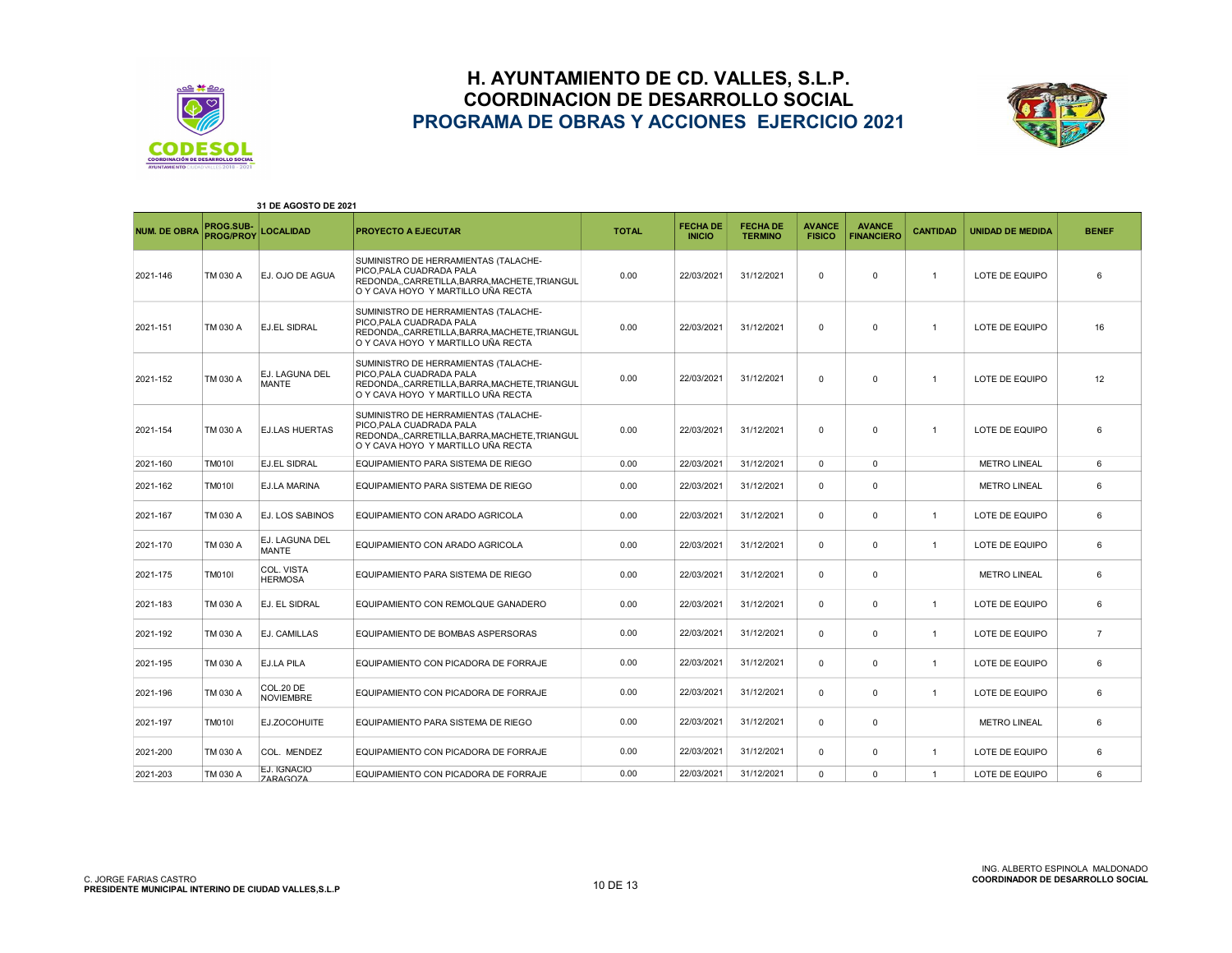



| 31 DE AGOSTO DE 2021         |                               |                                             |                                                                         |              |                                  |                                   |                                |                                    |                 |                         |              |
|------------------------------|-------------------------------|---------------------------------------------|-------------------------------------------------------------------------|--------------|----------------------------------|-----------------------------------|--------------------------------|------------------------------------|-----------------|-------------------------|--------------|
| <b>NUM. DE OBRA</b>          | PROG.SUB-<br><b>PROG/PROY</b> | <b>LOCALIDAD</b>                            | <b>PROYECTO A EJECUTAR</b>                                              | <b>TOTAL</b> | <b>FECHA DE</b><br><b>INICIO</b> | <b>FECHA DE</b><br><b>TERMINO</b> | <b>AVANCE</b><br><b>FISICO</b> | <b>AVANCE</b><br><b>FINANCIERO</b> | <b>CANTIDAD</b> | <b>UNIDAD DE MEDIDA</b> | <b>BENEF</b> |
| 2021-205                     | TM 030 A                      | <b>FRACC VILLAS DE</b><br>SAN PEDRO         | EQUIPAMIENTO DE BOMBAS ASPERSORAS                                       | 0.00         | 22/03/2021                       | 31/12/2021                        | $\Omega$                       | $\Omega$                           | $\overline{1}$  | LOTE DE EQUIPO          | 6            |
| 2021-206                     | TM 030 A                      | EJ. CERRO ALTO                              | EQUIPAMIENTO CON FERTILIZADORA                                          | 0.00         | 22/03/2021                       | 31/12/2021                        | $\Omega$                       | $\Omega$                           | $\overline{1}$  | LOTE DE EQUIPO          | 6            |
| 2021-208                     | <b>TM010I</b>                 | EJ. LA LIMA                                 | EQUIPAMIENTO PARA SISTEMA DE RIEGO                                      | 0.00         | 22/03/2021                       | 31/12/2021                        | $\Omega$                       | $\mathbf 0$                        |                 | <b>METRO LINEAL</b>     | 6            |
| 2021-211                     | <b>TM 030A</b>                | <b>COL. TAMPICO</b>                         | EQUIPAMIENTO CON REMOLQUE GANADERO                                      | 0.00         | 22/03/2021                       | 31/12/2021                        | $\Omega$                       | $\Omega$                           | $\overline{1}$  | LOTE DE EQUIPO          | 6            |
| 2021-213                     | <b>TM 030A</b>                | COL. EL CARMEN 2                            | EQUIPAMIENTO CON PICADORA DE FORRAJE                                    | 0.00         | 22/03/2021                       | 31/12/2021                        | $\Omega$                       | $\Omega$                           | $\overline{1}$  | LOTE DE EQUIPO          | 6            |
| 2021-2466                    | <b>TM 030A</b>                | LAGUNA DEL MANTE                            | EQUIPAMIENTO CON REMOLQUE GANADERO                                      | 0.00         | 05/07/2021                       | 31/12/2021                        | $\Omega$                       | $\Omega$                           | $\overline{1}$  | LOTE DE EQUIPO          | 6            |
| 2021-2468                    | TM 030A                       | <b>ZARAGOZA</b>                             | EQUIPAMIENTO CON REMOLQUE CAMA BAJA                                     | 0.00         | 05/07/2021                       | 31/12/2021                        | $\mathbf 0$                    | $\mathbf 0$                        | $\overline{1}$  | LOTE DE EQUIPO          | 6            |
| 2021-2469                    | <b>TM 030A</b>                | <b>LAGUNA DEL MANTE</b>                     | EQUIPAMIENTO CON ESCARIFICADORA<br>CULTIVADORA ENGANCHE DE TRES PUNTOS  | 0.00         | 05/07/2021                       | 31/12/2021                        | $\mathbf 0$                    | $\mathbf 0$                        | $\overline{1}$  | LOTE DE EQUIPO          | 6            |
| 2021-2470                    | <b>TM 030A</b>                | <b>TOCONALA</b>                             | EQUIPAMIENTO CON TRAPICHE                                               | 0.00         | 05/07/2021                       | 31/12/2021                        | $\mathbf 0$                    | $\mathbf 0$                        | $\overline{1}$  | LOTE DE EQUIPO          | 6            |
| TR INFRAESTRUCTURA ARTESANAL |                               |                                             |                                                                         | 0.00         |                                  |                                   |                                |                                    |                 |                         |              |
| 2021-214                     | <b>TR01</b>                   | <b>COL. SAN RAFAEL</b>                      | EQUIPAMIENTO PARA TALLER CONFECCION DE<br>PRENDAS CON BORDADO ARTESANAL | 0.00         | 22/03/2021                       | 31/12/2021                        | $\mathbf 0$                    | $\mathbf 0$                        | $\overline{1}$  | <b>TALLER ARTESANAL</b> | 6            |
| 2021-216                     | TR 01                         | COL. FRANCISCO I<br><b>MADERO</b>           | EQUIPAMIENTO PARA TALLER CONFECCION DE<br>PRENDAS CON BORDADO ARTESANAL | 0.00         | 22/03/2021                       | 31/12/2021                        | $\mathbf 0$                    | $\mathbf 0$                        | $\overline{1}$  | <b>TALLER ARTESANAL</b> | 6            |
| 2021-218                     | <b>TR01</b>                   | <b>COL. INFONAVIT 1</b>                     | EQUIPAMIENTO PARA TALLER CONFECCION DE<br>PRENDAS CON BORDADO ARTESANAL | 0.00         | 22/03/2021                       | 31/12/2021                        | $\mathbf 0$                    | $\mathbf{0}$                       | $\mathbf{1}$    | <b>TALLER ARTESANAL</b> | 6            |
| 2021-219                     | <b>TR01</b>                   | EJ. EJIDO LA<br><b>HINCADA</b>              | EQUIPAMIENTO PARA TALLER CONFECCION DE<br>PRENDAS CON BORDADO ARTESANAL | 0.00         | 22/03/2021                       | 31/12/2021                        | $\mathbf 0$                    | $\mathbf{0}$                       | $\mathbf{1}$    | <b>TALLER ARTESANAL</b> | 6            |
|                              |                               | TP INFRAESTRUCTURA APICOLA Y AGROINDUSTRIAL |                                                                         | 0.00         |                                  |                                   |                                |                                    |                 |                         |              |
| 2021-222                     | TP 01                         | <b>COL. BARRIO LAS</b><br><b>LOMAS</b>      | EQUIPAMIENTO PARA TALLER DE TORTILLERIA DE<br><b>HARINA</b>             | 0.00         | 22/03/2021                       | 31/12/2021                        | $\mathbf 0$                    | $^{\circ}$                         | $\mathbf{1}$    | <b>TALLER</b>           | 6            |
| 2021-223                     | TP 01                         | <b>EJ.CRUCERO LAS</b><br><b>PITAS</b>       | EQUIPAMIENTO PARA MOLINO DE NIXTAMAL                                    | 0.00         | 22/03/2021                       | 31/12/2021                        | $\Omega$                       | $\Omega$                           | -1              | <b>MOLINO</b>           | 6            |
| 2021-224                     | TP 01                         | COL. EL CARMEN 2                            | EQUIPAMIENTO PARA TALLER DE TORTILLERIA DE<br><b>HARINA</b>             | 0.00         | 22/03/2021                       | 31/12/2021                        | $\mathbf 0$                    | $\mathbf 0$                        | $\mathbf{1}$    | <b>TALLER</b>           | 6            |
| 2021-228                     | TP 01                         | <b>COL. FRACC VILLAS</b><br><b>DEL SOL</b>  | EQUIPAMIENTO PARA TALLER DE TORTILLERIA DE<br><b>HARINA</b>             | 0.00         | 22/03/2021                       | 31/12/2021                        | $\mathbf 0$                    | $\mathbf 0$                        | $\overline{1}$  | <b>TALLER</b>           | 6            |
| 2021-229                     | TP 01                         | <b>EJ.EL GRITADERO</b>                      | EQUIPAMIENTO PARA MOLINO DE NIXTAMAL                                    | 0.00         | 22/03/2021                       | 31/12/2021                        | $\Omega$                       | $\mathbf 0$                        | $\mathbf{1}$    | <b>MOLINO</b>           | 6            |
| 2021-230                     | TP 01                         | EJ.CHANTOL                                  | EQUIPAMIENTO PARA MOLINO DE NIXTAMAL                                    | 0.00         | 22/03/2021                       | 31/12/2021                        | $\mathbf 0$                    | $\mathbf 0$                        | $\mathbf{1}$    | <b>MOLINO</b>           | 6            |
| 2021-232                     | TP 01                         | COL. CUAUHTEMOC                             | EQUIPAMIENTO PARA TALLER DE EMBUTIDOS                                   | 0.00         | 22/03/2021                       | 31/12/2021                        | $\Omega$                       | $\mathbf 0$                        | $\overline{1}$  | <b>TALLER</b>           | 6            |
| 2021-242                     | TP 01                         | EJ. LAGUNA DEL<br>MANTE                     | EQUIPAMIENTO PARA TALLER DE EMBUTIDOS                                   | 0.00         | 22/03/2021                       | 31/12/2021                        | $\Omega$                       | $\Omega$                           | -1              | <b>TALLER</b>           | 6            |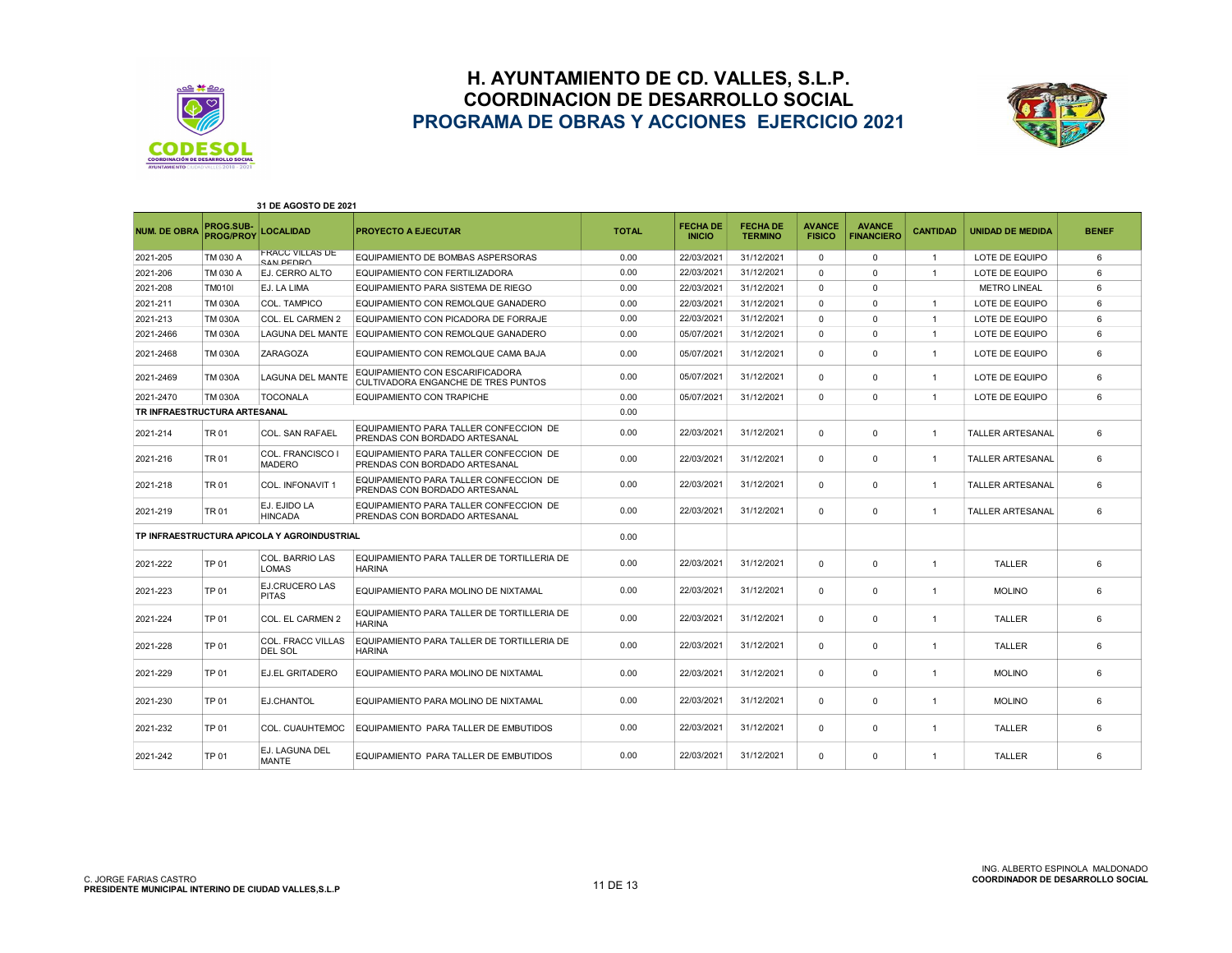



| 31 DE AGOSTO DE 2021                 |                               |                                                               |                                                                      |               |                                  |                                   |                                |                                    |                 |                         |              |
|--------------------------------------|-------------------------------|---------------------------------------------------------------|----------------------------------------------------------------------|---------------|----------------------------------|-----------------------------------|--------------------------------|------------------------------------|-----------------|-------------------------|--------------|
| <b>NUM. DE OBRA</b>                  | PROG.SUB-<br><b>PROG/PROY</b> | <b>LOCALIDAD</b>                                              | <b>PROYECTO A EJECUTAR</b>                                           | <b>TOTAL</b>  | <b>FECHA DE</b><br><b>INICIO</b> | <b>FECHA DE</b><br><b>TERMINO</b> | <b>AVANCE</b><br><b>FISICO</b> | <b>AVANCE</b><br><b>FINANCIERO</b> | <b>CANTIDAD</b> | <b>UNIDAD DE MEDIDA</b> | <b>BENEF</b> |
| 2021-248                             | TP 01                         | FRACC. VILLA REAL                                             | EQUIPAMIENTO PARA TALLER DE EMBUTIDOS                                | 0.00          | 22/03/2021                       | 31/12/2021                        | 0                              | 0                                  | $\overline{1}$  | <b>TALLER</b>           | 6            |
| 2021-252                             | <b>TP 01</b>                  | COL. LAS<br><b>HUASTECAS</b>                                  | EQUIPAMIENTO PARA TALLER DE EMBUTIDOS                                | 0.00          | 22/03/2021                       | 31/12/2021                        | $\Omega$                       | 0                                  | $\overline{1}$  | <b>TALLER</b>           | 6            |
| 2021-264                             | TP 01                         | COL.IGNACIO<br><b>GARCIA TELLEZ</b>                           | EQUIPAMIENTO PARA TALLER DE EMBUTIDOS                                | 0.00          | 22/03/2021                       | 31/12/2021                        | 0                              | $\mathbf 0$                        | $\overline{1}$  | <b>TALLER</b>           | 6            |
| 2021-266                             | <b>TP 01</b>                  | COL.HIDALGO                                                   | EQUIPAMIENTO PARA TALLER DE EMBUTIDOS                                | 0.00          | 22/03/2021                       | 31/12/2021                        | 0                              | $\mathbf 0$                        | $\overline{1}$  | <b>TALLER</b>           | 6            |
| 2021-270                             | TP 01                         | EJ. COYOLES                                                   | EQUIPAMIENTO PARA RASPAS Y LICUADOS CON<br><b>FRUTA DE LA REGION</b> | 0.00          | 22/03/2021                       | 31/12/2021                        | 0                              | $\mathbf 0$                        | $\overline{1}$  | <b>TALLER</b>           | 6            |
| 2021-273                             | <b>TP 01</b>                  | COL. VISTAHERMOSA                                             | EQUIPAMIENTO PARA RASPAS Y LICUADOS CON<br><b>FRUTA DE LA REGION</b> | 0.00          | 22/03/2021                       | 31/12/2021                        | 0                              | 0                                  | $\overline{1}$  | <b>TALLER</b>           | 6            |
| 2021-280                             | <b>TP 01</b>                  | EJ. LA HINCADA                                                | EQUIPAMIENTO PARA RASPAS Y LICUADOS CON<br>FRUTA DE LA REGION        | 0.00          | 22/03/2021                       | 31/12/2021                        | 0                              | $\mathbf 0$                        | $\overline{1}$  | <b>TALLER</b>           | 6            |
| 2021-281                             | <b>TP 01</b>                  | COL. CONSUELO                                                 | EQUIPAMIENTO PARA RASPAS Y LICUADOS CON<br><b>FRUTA DE LA REGION</b> | 0.00          | 22/03/2021                       | 31/12/2021                        | $\Omega$                       | $\mathbf 0$                        | $\overline{1}$  | <b>TALLER</b>           | 6            |
| 2021-284                             | TP 01                         | COL.ZONA CENTRO                                               | EQUIPAMIENTO PARA RASPAS Y LICUADOS CON<br>FRUTA DE LA REGION        | 0.00          | 22/03/2021                       | 31/12/2021                        | $\Omega$                       | $\mathbf 0$                        | $\overline{1}$  | <b>TALLER</b>           | 6            |
| 2021-286                             | TP 01                         | <b>COL.VILLAS DEL</b><br>REAL                                 | EQUIPAMIENTO PARA RASPAS Y LICUADOS CON<br><b>FRUTA DE LA REGION</b> | 0.00          | 22/03/2021                       | 31/12/2021                        | 0                              | 0                                  | $\overline{1}$  | <b>TALLER</b>           | 6            |
| 2021-2472                            | <b>TP 01</b>                  | TRONCONES Y LA<br><b>CORRIENTE</b>                            | EQUIPAMIENTO PARA TALLER DE EMBUTIDOS                                | 0.00          | 05/07/2021                       | 31/12/2021                        | 0                              | $\mathbf 0$                        | $\overline{1}$  | <b>TALLER</b>           | 6            |
| 2021-2471                            | <b>TP 01</b>                  | <b>MAGISTERIAL</b>                                            | EQUIPAMIENTO PARA TALLER DE TORTILLERIA DE<br><b>HARINA</b>          | 0.00          | 05/07/2021                       | 31/12/2021                        | 0                              | $\mathbf 0$                        | $\overline{1}$  | <b>TALLER</b>           | 6            |
|                                      |                               |                                                               | TOTALES DE INFRAESTRUCTURA AGROPECUARIA                              | 0.00          |                                  |                                   |                                |                                    |                 |                         |              |
|                                      |                               |                                                               |                                                                      |               |                                  |                                   |                                |                                    |                 |                         |              |
| <b>SK MANEJO DE RESIDUOS SOLIDOS</b> |                               |                                                               |                                                                      |               |                                  |                                   |                                |                                    |                 |                         |              |
| 2021-288                             | SK01OA                        | <b>CIUDAD VALLES (</b><br>CARECERA                            | MANEJO DE RESIDUOS SOLIDOS                                           | 0.00          | 04/02/2021                       | 31/12/2021                        | 50                             | 58                                 | 5               | <b>HECTAREA</b>         | 189,166      |
|                                      |                               |                                                               | TOTAL MANEJO DE RESIDUOS SOLIDOS                                     | 0.00          |                                  |                                   |                                |                                    |                 |                         |              |
| <b>SE URBANIZACION</b>               |                               |                                                               |                                                                      |               |                                  |                                   |                                |                                    |                 |                         |              |
| 2021-290                             | SE02OJ                        | <b>UIUDAD VALLES (</b><br><b>CABECERA</b><br><b>MINICIDAL</b> | ADQUISICION DE LUMINARIAS (EJERCICIO 2021)                           | 0.00          | 04/02/2021                       | 31/12/2021                        | 100                            | 100                                | 12.000          | LUMINARIA               | 189.166      |
| 2021-2103                            | <b>SE02OJ</b>                 | <b>CIUDAD VALLES</b>                                          | REHABILITACION DE ALUMBRADO PUBLICO                                  | 0.00          | 15/07/2021                       | 04/08/2021                        | 50                             | 50                                 | 110             |                         | 189,166      |
| 2021-2105                            | <b>SE010A</b>                 | CIUDAD VALLES (<br>CABECERA<br><b>MUNICIPAL)</b>              | MANTENIMIENTO DE INFRAESTRUCTURA -<br><b>DESARROLLO URBANO</b>       | 0.00          | 04/02/2021                       | 31/12/2021                        | 0                              | $\mathbf 0$                        |                 | <b>LUMINARIA</b>        |              |
|                                      |                               |                                                               | <b>TOTAL URBANIZACION</b>                                            | 0.00          |                                  |                                   |                                |                                    |                 |                         |              |
|                                      |                               |                                                               | TOTALES DE MANTENIMIENTO DE INFRAESTRUCTURA                          | 17,561,657.20 |                                  |                                   |                                |                                    |                 |                         |              |